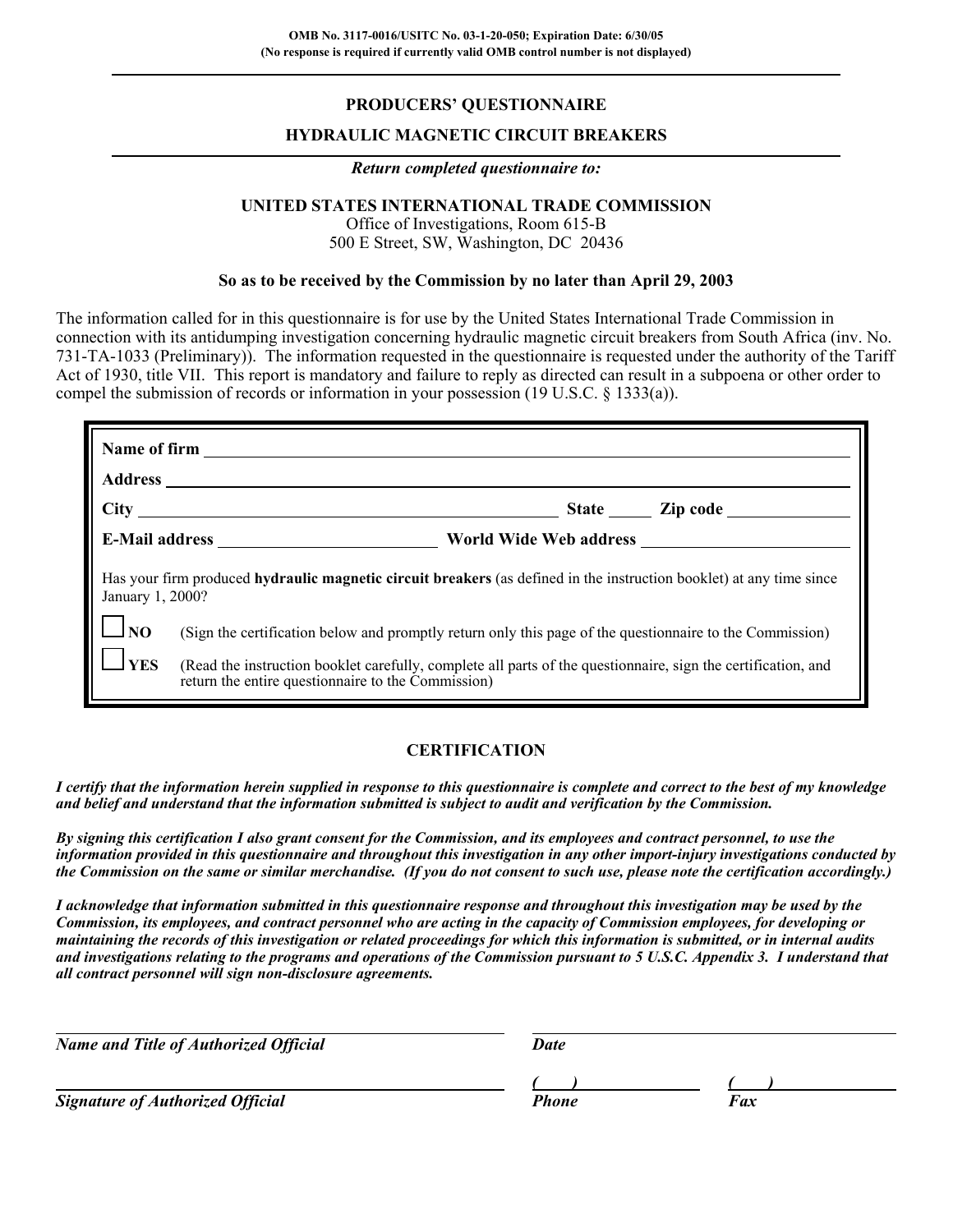hours dollars

### **PART I.--GENERAL QUESTIONS**

The questions in this questionnaire have been reviewed with market participants to ensure that issues of concern are adequately addressed and that data requests are sufficient, meaningful, and as limited as possible. Public reporting burden for this questionnaire is estimated to average 40 hours per response, including the time for reviewing instructions, searching existing data sources, gathering the data needed, and completing and reviewing the questionnaire. Send comments regarding the accuracy of this burden estimate or any other aspect of this collection of information, including suggestions for reducing the burden, to the Office of Investigations, U.S. International Trade Commission, 500 E Street, SW, Washington, DC 20436.

I-1. Please report below the actual number of hours required and the cost to your firm of preparing the reply to this questionnaire and completing the form.

| $I-2$ .            | stock exchange and trading symbol.                                                   | Provide the name and address of establishment(s) covered by this questionnaire (see page 3 of the<br>instruction booklet for reporting guidelines). If your firm is publicly traded, please specify the                                                                                                                                                                                                                                                                                                                                                                                                                                                                                                       |
|--------------------|--------------------------------------------------------------------------------------|---------------------------------------------------------------------------------------------------------------------------------------------------------------------------------------------------------------------------------------------------------------------------------------------------------------------------------------------------------------------------------------------------------------------------------------------------------------------------------------------------------------------------------------------------------------------------------------------------------------------------------------------------------------------------------------------------------------|
| $I-3$ .<br>Support | Do you support or oppose the petition? Please explain.<br>Oppose<br>Take no position |                                                                                                                                                                                                                                                                                                                                                                                                                                                                                                                                                                                                                                                                                                               |
| below.             |                                                                                      | As indicated at the top of the page, your response to this question will be treated as business<br>proprietary. However, if the Commission's final determination in the investigation is affirmative<br>and an antidumping duty order is issued, the Commission, pursuant to section 754 of the Tariff<br>Act of 1930, will provide a list of firms supporting the petition to the Customs Service for<br>possible distribution of any antidumping duties that may be collected. If you wish to waive<br>business proprietary treatment of your response to this question in order to make your position<br>with respect to the petition public and allow inclusion of your firm on that list, indicate "yes" |
| $\mathbf{Y}$ es    |                                                                                      | $\Box$ No (that is, I do not wish my position on the petition to be made public)                                                                                                                                                                                                                                                                                                                                                                                                                                                                                                                                                                                                                              |
|                    | Is your firm owned, in whole or in part, by any other firm?                          |                                                                                                                                                                                                                                                                                                                                                                                                                                                                                                                                                                                                                                                                                                               |
| No                 | Yes--List the following information.                                                 |                                                                                                                                                                                                                                                                                                                                                                                                                                                                                                                                                                                                                                                                                                               |
| Firm name          | <b>Address</b>                                                                       | <b>Extent of</b><br>ownership                                                                                                                                                                                                                                                                                                                                                                                                                                                                                                                                                                                                                                                                                 |
|                    |                                                                                      |                                                                                                                                                                                                                                                                                                                                                                                                                                                                                                                                                                                                                                                                                                               |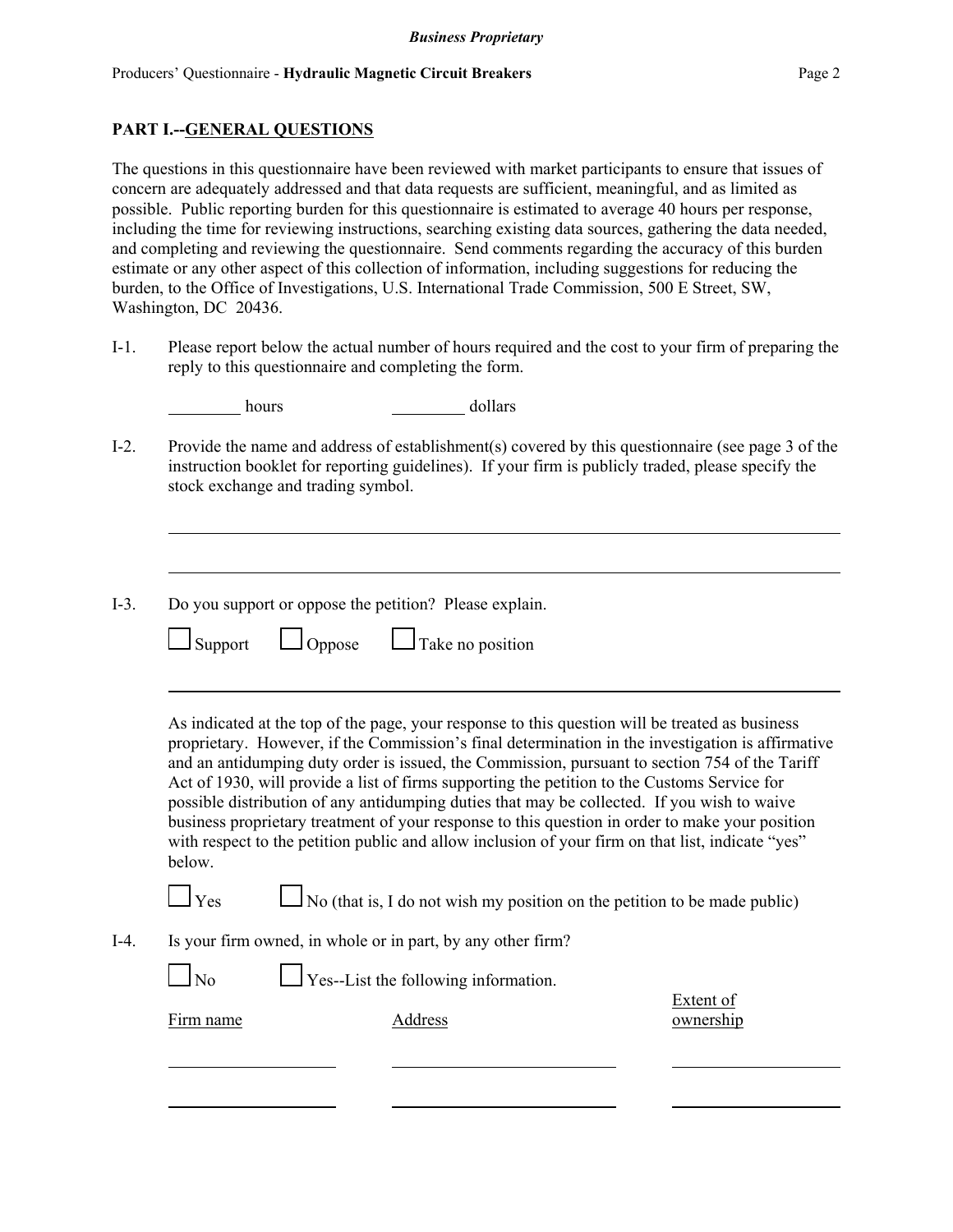### **PART I.--GENERAL QUESTIONS--***Continued*

I-5. Does your firm have any related firms, either domestic or foreign, which are engaged in importing hydraulic magnetic circuit breakers from South Africa into the United States or which are engaged in exporting hydraulic magnetic circuit breakers from South Africa to the United States?

| Firm name | Address                                                                                           | Affiliation |
|-----------|---------------------------------------------------------------------------------------------------|-------------|
|           |                                                                                                   |             |
|           |                                                                                                   |             |
|           |                                                                                                   |             |
|           | Does your firm have any related firms, either domestic or foreign, which are engaged in the       |             |
| $\Box$ No | production of hydraulic magnetic circuit breakers?<br>$\Box$ Yes--List the following information. |             |
| Firm name | Address                                                                                           | Affiliation |

### **PART II.--TRADE AND RELATED INFORMATION**

Further information on this part of the questionnaire can be obtained from Fred Ruggles (202-205-3187; e-mail: fruggles@usitc.gov). **Supply all data requested on a calendar-year basis.** 

II-1. Who should be contacted regarding the requested trade and related information?

Company contact: Name and title

Phone No. **E**-mail address

II-2. Has your firm experienced any plant openings, relocations, expansions, acquisitions, consolidations, closures, or prolonged shutdowns because of strikes or equipment failure; curtailment of production because of shortages of materials; or any other change in the character of your operations or organization relating to the production of hydraulic magnetic circuit breakers since January 1, 2000?

 $\Box$  No  $\Box$  Yes--Supply details as to the time, nature, and significance of such changes.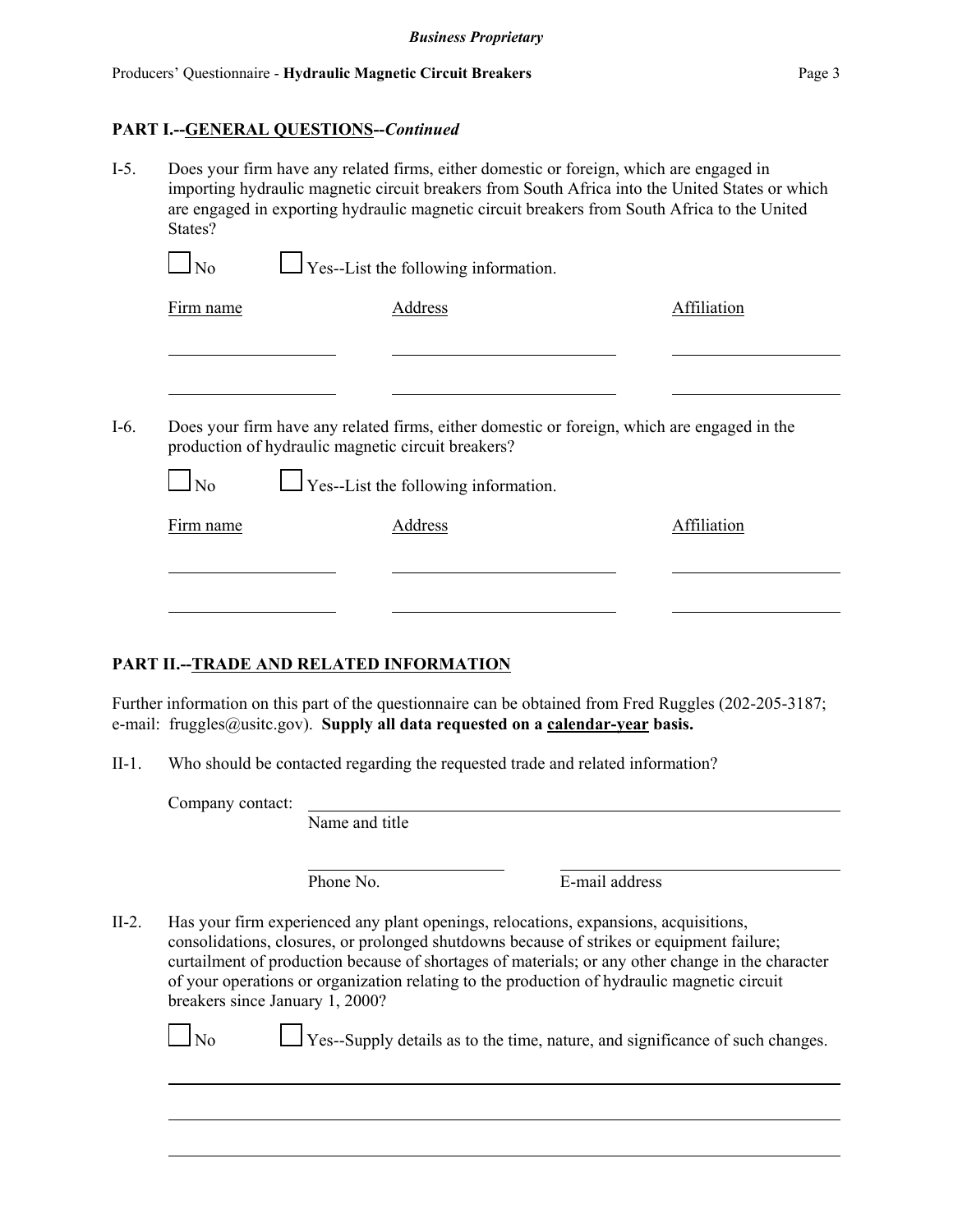| $II-3.$ | Does your firm produce other products on the same equipment and machinery used in the<br>production of hydraulic magnetic circuit breakers?                                            |
|---------|----------------------------------------------------------------------------------------------------------------------------------------------------------------------------------------|
|         | $\frac{1}{2}$ Yes--List the following information.<br>$\log$                                                                                                                           |
|         | Product<br>Basis for allocation of capacity data                                                                                                                                       |
|         |                                                                                                                                                                                        |
| $II-4.$ | Please describe the constraint(s) that set the limit(s) on your production capabilities.                                                                                               |
|         |                                                                                                                                                                                        |
| $II-5.$ | Does your firm produce other products using the same production and related workers employed<br>to produce hydraulic magnetic circuit breakers?                                        |
|         | $\Box$ Yes--List the following information.<br>$\overline{N_0}$                                                                                                                        |
|         | Basis for allocation of employment data<br>Product                                                                                                                                     |
|         |                                                                                                                                                                                        |
| $II-6.$ | Since January 1, 2000, has your firm been involved in a toll agreement (see definition in the<br>instruction booklet) regarding the production of hydraulic magnetic circuit breakers? |
|         | Ves--Name firm:<br>$\Box$ No                                                                                                                                                           |
| $II-7.$ | Does your firm produce hydraulic magnetic circuit breakers in a foreign trade zone (FTZ)?                                                                                              |
|         | $\log$                                                                                                                                                                                 |
| $II-8.$ | Since January 1, 2000, has your firm imported hydraulic magnetic circuit breakers?                                                                                                     |
|         | Yes--COMPLETE AND RETURN THE ENCLOSED IMPORTERS'<br>No<br><b>QUESTIONNAIRE</b>                                                                                                         |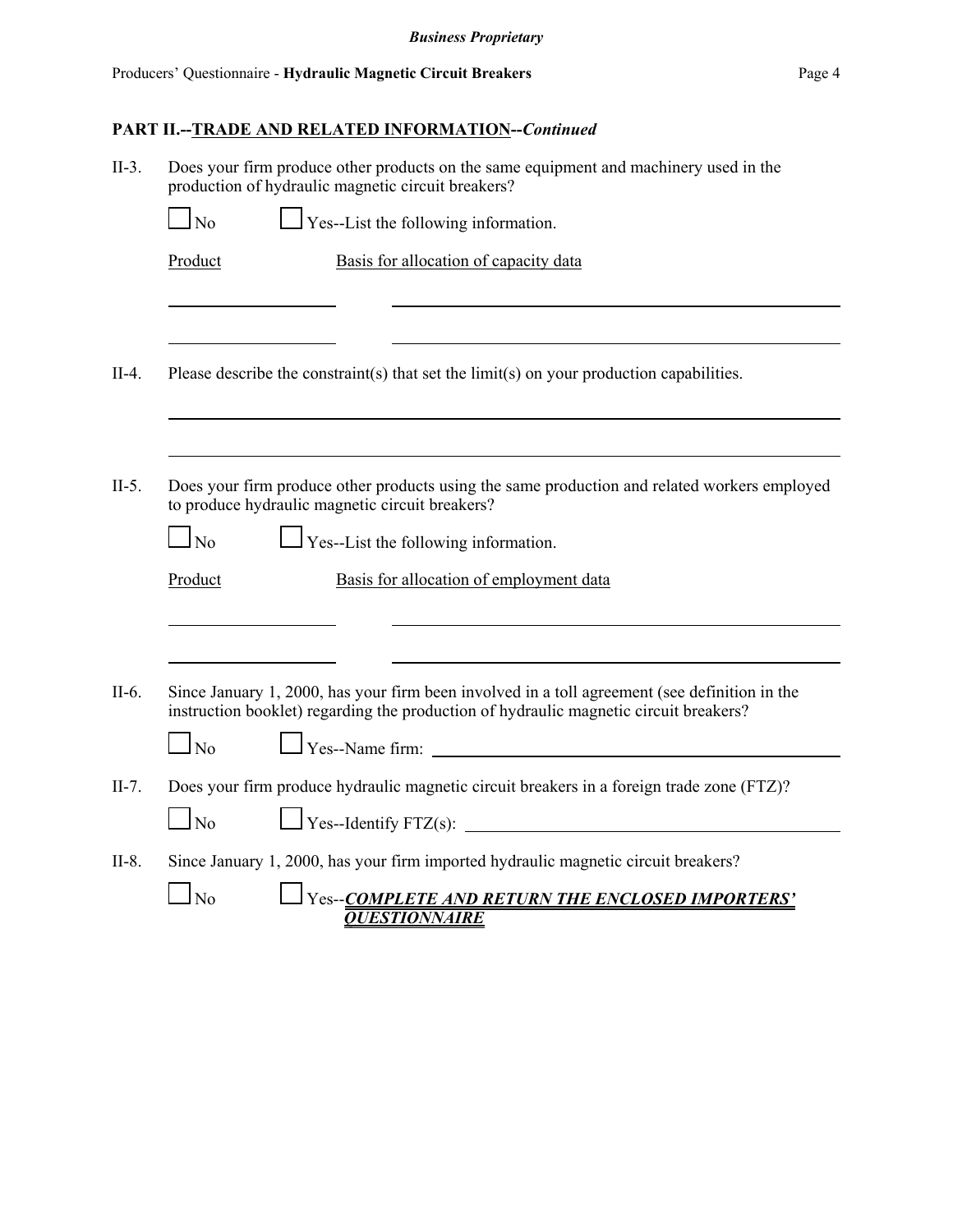## **PART II.--TRADE AND RELATED INFORMATION--***Continued*

II-9. Report your firm's production capacity, production, shipments, inventories, and employment related to the production of hydraulic magnetic circuit breakers in your U.S. establishment(s) during the specified periods. (See definitions in the instruction booklet.)

| (Quantity 1 in units, Quantity 2 in number of poles, value in \$1,000) |      |                       |      |               |      |
|------------------------------------------------------------------------|------|-----------------------|------|---------------|------|
|                                                                        |      | <b>Calendar years</b> |      | January-March |      |
| Item                                                                   | 2000 | 2001                  | 2002 | 2002          | 2003 |
| <b>AVERAGE PRODUCTION CAPACITY:</b><br>Quantity 1                      |      |                       |      |               |      |
| Quantity 2                                                             |      |                       |      |               |      |
| <b>BEGINNING-OF-PERIOD INVENTORIES:</b><br>Quantity 1                  |      |                       |      |               |      |
| Quantity 2                                                             |      |                       |      |               |      |
| <b>PRODUCTION:</b><br>Quantity 1                                       |      |                       |      |               |      |
| Quantity 2                                                             |      |                       |      |               |      |
| <b>U.S. SHIPMENTS:</b>                                                 |      |                       |      |               |      |
| <b>Commercial shipments:</b><br>Quantity 1                             |      |                       |      |               |      |
| Quantity 2                                                             |      |                       |      |               |      |
| Value                                                                  |      |                       |      |               |      |
| Internal consumption:<br>Quantity 1                                    |      |                       |      |               |      |
| Quantity 2                                                             |      |                       |      |               |      |
| Value <sup>1</sup> of internal consumption                             |      |                       |      |               |      |
| <b>Transfers to related firms:</b><br>Quantity 1                       |      |                       |      |               |      |
| Quantity 2                                                             |      |                       |      |               |      |
| Value <sup>1</sup>                                                     |      |                       |      |               |      |
| <b>EXPORT SHIPMENTS:2</b>                                              |      |                       |      |               |      |
| Quantity 1                                                             |      |                       |      |               |      |
| Quantity 2                                                             |      |                       |      |               |      |
| Value                                                                  |      |                       |      |               |      |
| <b>END-OF-PERIOD INVENTORIES3</b><br>Quantity 1                        |      |                       |      |               |      |
| Quantity 2                                                             |      |                       |      |               |      |
| <b>U.S. SHIPMENTS TO DISTRIBUTORS:</b><br>Quantity 1                   |      |                       |      |               |      |
| Quantity 2                                                             |      |                       |      |               |      |
| <b>U.S. SHIPMENTS TO END USERS:</b><br>Quantity 1                      |      |                       |      |               |      |
| Quantity 2                                                             |      |                       |      |               |      |
| <b>AVERAGE NUMBER OF PRWs</b>                                          |      |                       |      |               |      |
| HOURS WORKED BY PRWs (1,000 hours)                                     |      |                       |      |               |      |
| <b>WAGES PAID TO PRWs (value)</b>                                      |      |                       |      |               |      |
|                                                                        |      |                       |      |               |      |

**PART II.--TRADE AND RELATED INFORMATION--***Continued*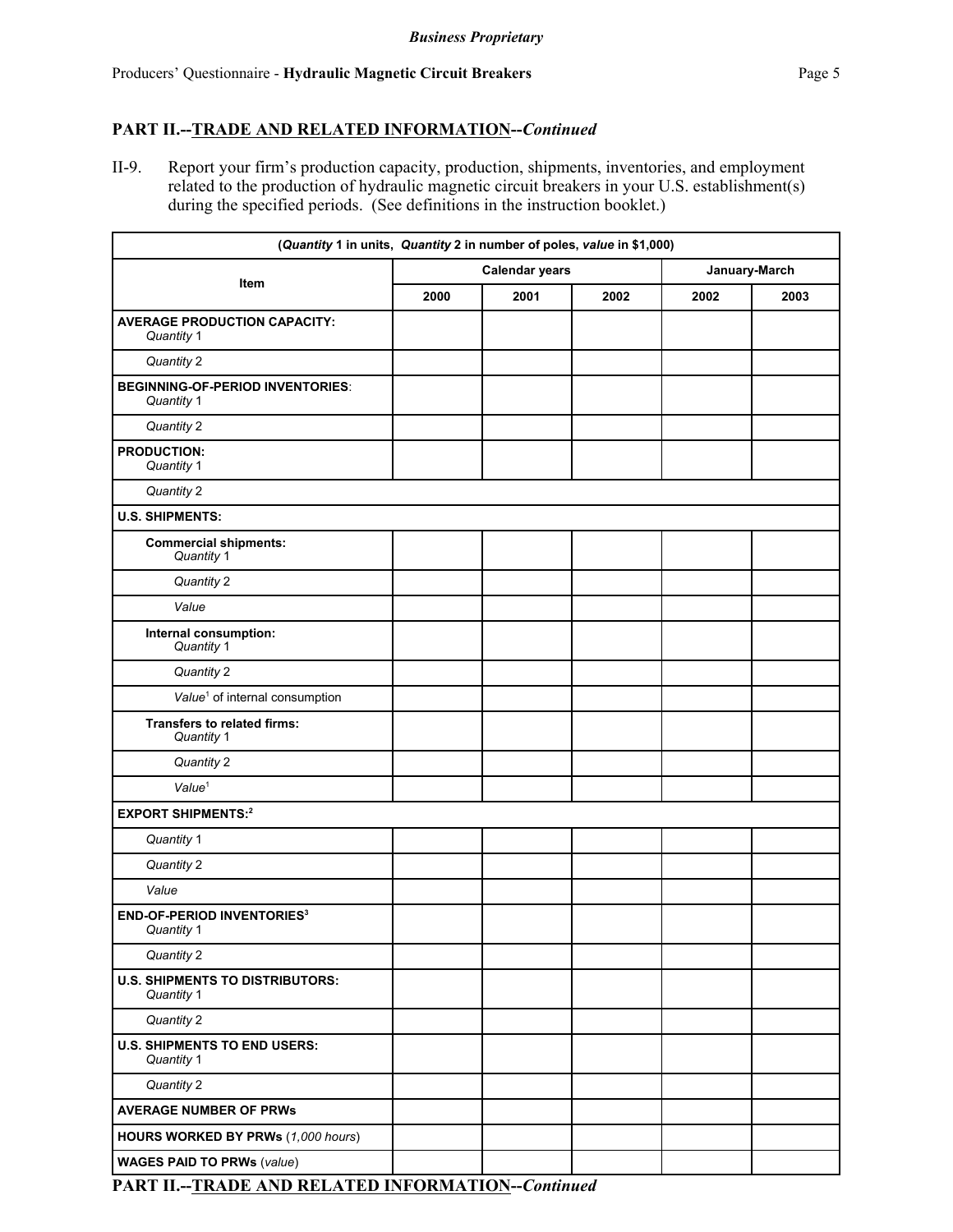#### Producers' Questionnaire - **Hydraulic Magnetic Circuit Breakers** Page 6

### II-9. *Continued*

Footnotes for previous table.

| <sup>1</sup> Internal consumption and transfers to related firms must be valued at fair market value. In the event that you use a different<br>basis for valuing these transactions, please specify that basis (e.g., cost, cost plus, etc.) and provide value data using that basis<br>for 2000, 2001, and 2002 below: |
|-------------------------------------------------------------------------------------------------------------------------------------------------------------------------------------------------------------------------------------------------------------------------------------------------------------------------|
| <sup>2</sup> Identify your principal export markets:                                                                                                                                                                                                                                                                    |
| <sup>3</sup> Reconciliation of data.--Please note that the <b>quantities</b> reported above should reconcile as follows: beginning-of-period<br>inventories, plus production, less total shipments, equals end-of-period inventories. Do the data reported reconcile?<br>No--Please explain:<br>Yes                     |

II-10. If you reported transfers to related firms in question II-9, please indicate the nature of the relationship between your firm and the related firms (e.g., joint venture, wholly owned subsidiary), whether the transfers were priced by market or by a non-market formula, whether your firm retained marketing rights to all transfers, and whether the related firms also processed inputs from sources other than your firm.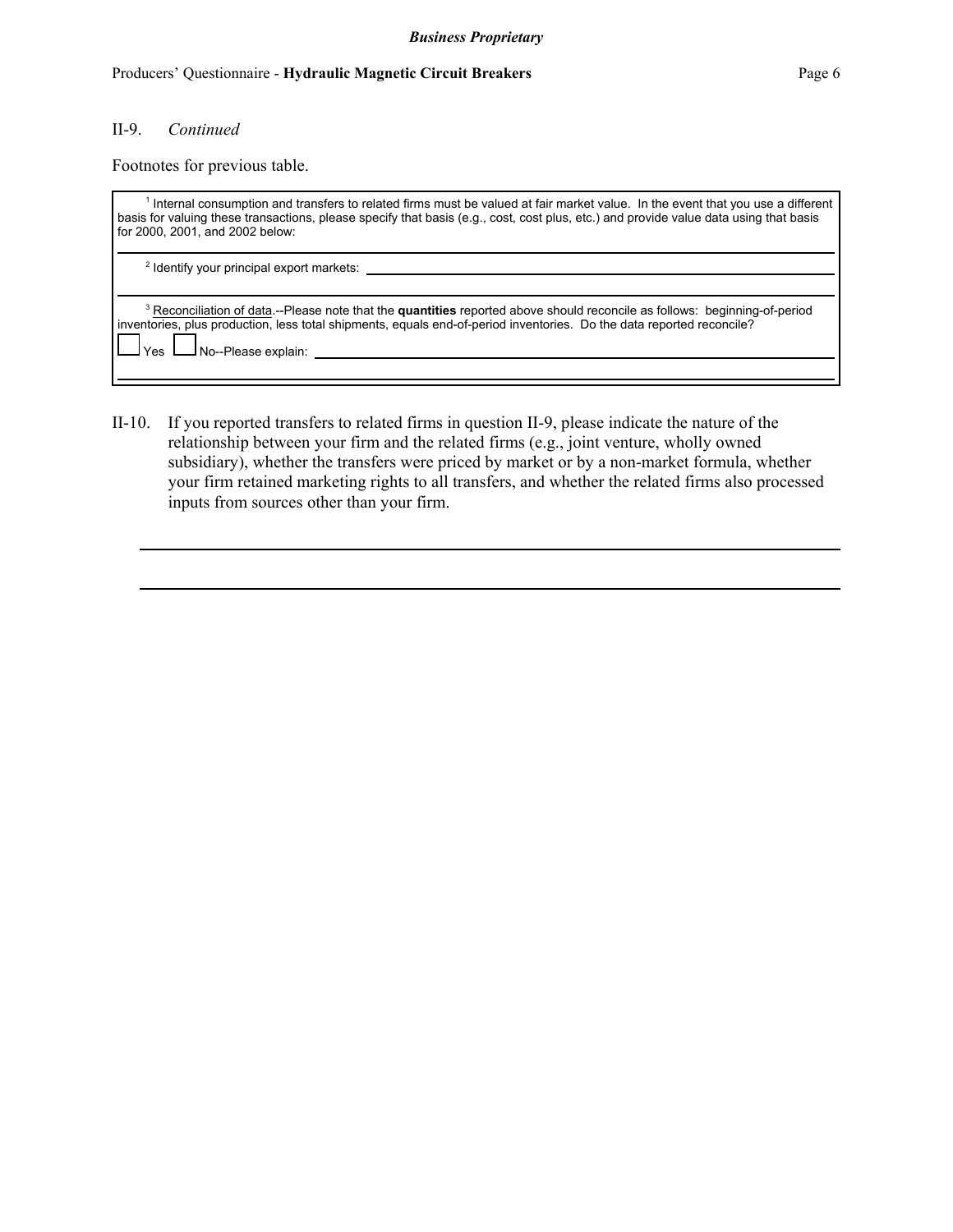# **PART II.--TRADE AND RELATED INFORMATION--***Continued*

II-11. Other than direct imports, has your firm otherwise purchased hydraulic magnetic circuit breakers since January 1, 2000? (See definitions in the instruction booklet.)

 $\Box$  No  $\Box$  Yes--Report such purchases below for the specified periods.<sup>1</sup>

| (Quantity 1 in units, Quantity 2 in number of poles, value in \$1,000)                                                                                                                                                                                                                                               |      |                       |      |               |      |  |
|----------------------------------------------------------------------------------------------------------------------------------------------------------------------------------------------------------------------------------------------------------------------------------------------------------------------|------|-----------------------|------|---------------|------|--|
| Item                                                                                                                                                                                                                                                                                                                 |      | <b>Calendar years</b> |      | January-March |      |  |
|                                                                                                                                                                                                                                                                                                                      | 2000 | 2001                  | 2002 | 2002          | 2003 |  |
| PURCHASES FROM U.S. IMPORTERS <sup>2</sup> OF PRODUCT FROM--                                                                                                                                                                                                                                                         |      |                       |      |               |      |  |
| <b>South Africa:</b>                                                                                                                                                                                                                                                                                                 |      |                       |      |               |      |  |
| Quantity 1                                                                                                                                                                                                                                                                                                           |      |                       |      |               |      |  |
| Quantity 2                                                                                                                                                                                                                                                                                                           |      |                       |      |               |      |  |
| Value                                                                                                                                                                                                                                                                                                                |      |                       |      |               |      |  |
| <b>ALL OTHER COUNTRIES:</b>                                                                                                                                                                                                                                                                                          |      |                       |      |               |      |  |
| Quantity 1                                                                                                                                                                                                                                                                                                           |      |                       |      |               |      |  |
| Quantity 2                                                                                                                                                                                                                                                                                                           |      |                       |      |               |      |  |
| Value                                                                                                                                                                                                                                                                                                                |      |                       |      |               |      |  |
| PURCHASES FROM DOMESTIC PRODUCERS:2                                                                                                                                                                                                                                                                                  |      |                       |      |               |      |  |
| Quantity 1                                                                                                                                                                                                                                                                                                           |      |                       |      |               |      |  |
| Quantity 2                                                                                                                                                                                                                                                                                                           |      |                       |      |               |      |  |
| Value                                                                                                                                                                                                                                                                                                                |      |                       |      |               |      |  |
| PURCHASES FROM OTHER SOURCES:2                                                                                                                                                                                                                                                                                       |      |                       |      |               |      |  |
| Quantity 1                                                                                                                                                                                                                                                                                                           |      |                       |      |               |      |  |
| Quantity 2                                                                                                                                                                                                                                                                                                           |      |                       |      |               |      |  |
| Value                                                                                                                                                                                                                                                                                                                |      |                       |      |               |      |  |
| <sup>1</sup> Please indicate your reasons for purchasing this product. If your reasons differ by source, please<br>elaborate.<br><sup>2</sup> Please list the name of the firm(s) from which you purchased this product. If your suppliers differ by<br>source, please identify the source for each listed supplier. |      |                       |      |               |      |  |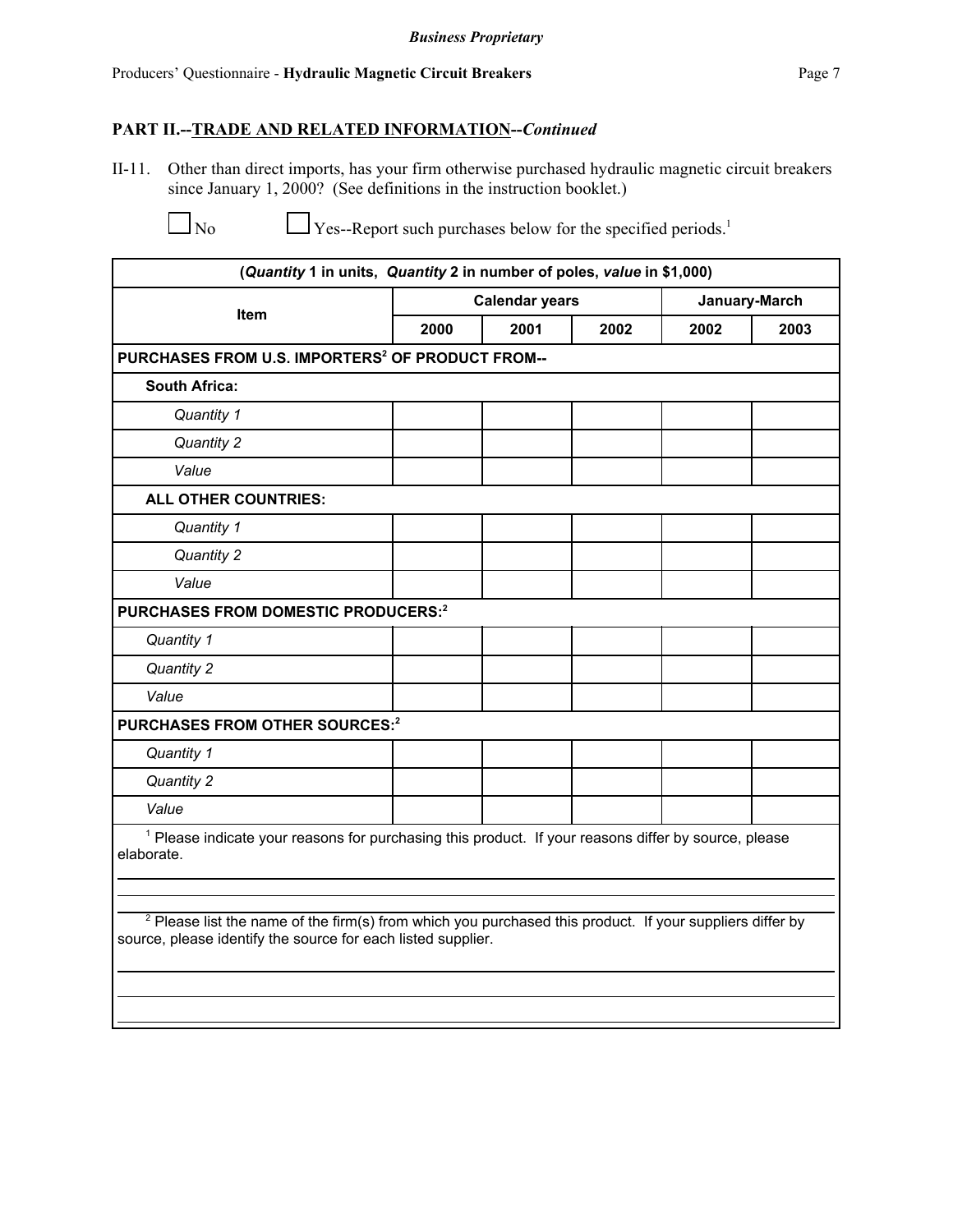# **PART III.--FINANCIAL INFORMATION**

Address questions on this part of the questionnaire to David Boyland (202-708-4725; e-mail: dboyland@usitc.gov).

III-1. Who should be contacted regarding the requested financial information?

|          | Company contact:         |                                                                                                                                                                                                                                                                                                                                                                                                                                                                 |                               |            |           |  |
|----------|--------------------------|-----------------------------------------------------------------------------------------------------------------------------------------------------------------------------------------------------------------------------------------------------------------------------------------------------------------------------------------------------------------------------------------------------------------------------------------------------------------|-------------------------------|------------|-----------|--|
|          |                          | Name and title                                                                                                                                                                                                                                                                                                                                                                                                                                                  |                               |            |           |  |
|          |                          | Phone No.                                                                                                                                                                                                                                                                                                                                                                                                                                                       | E-mail address                |            |           |  |
| $III-2.$ |                          | When does your fiscal year end (month and day)?                                                                                                                                                                                                                                                                                                                                                                                                                 |                               |            |           |  |
|          |                          | If your fiscal year changed during the periods for which data are being reported, explain below:                                                                                                                                                                                                                                                                                                                                                                |                               |            |           |  |
| $III-3.$ | $\Box$ GAAP              | Accounting basis.--The financial records of your firm are prepared on the basis of:<br>$\Box$ Tax $\Box$ Cash                                                                                                                                                                                                                                                                                                                                                   | $\Box$ Other (specify) $\Box$ |            |           |  |
| III-4.   |                          | Reports and statements.--Did your firm or your parent prepare any of the statements or<br>documents listed below during the period of the investigation? If so, please submit copies of<br>them along with your completed questionnaire unless they are available on the World Wide Web<br>(including the Securities and Exchange Commission's EDGAR site).<br>My firm or parent does _____ or does not _____ prepare financial statements (annual reports, 10- |                               |            |           |  |
|          |                          | K's). Are the above documents available on the World Wide Web?                                                                                                                                                                                                                                                                                                                                                                                                  |                               | <b>YES</b> | <b>NO</b> |  |
|          | At the SEC's EDGAR site? |                                                                                                                                                                                                                                                                                                                                                                                                                                                                 |                               |            |           |  |
|          |                          |                                                                                                                                                                                                                                                                                                                                                                                                                                                                 |                               |            |           |  |
|          |                          | My firm or parent does _____ or does not _____ prepare internal profit-and-loss reports on hydraulic<br>magnetic circuit breaker operations which indicate the cost of production of such products.                                                                                                                                                                                                                                                             |                               |            |           |  |
|          |                          | My firm or parent does _____ or does not _____ prepare internal reports indicating the cost of<br>production of hydraulic magnetic circuit breakers.                                                                                                                                                                                                                                                                                                            |                               |            |           |  |
| $III-5.$ |                          | Other products --Please list any other products you produced in the facilities in which you<br>produced hydraulic magnetic circuit breakers, and provide the share of net sales accounted for by<br>these other products in your most recent fiscal year:                                                                                                                                                                                                       |                               |            |           |  |

**Product(s) Share of sales**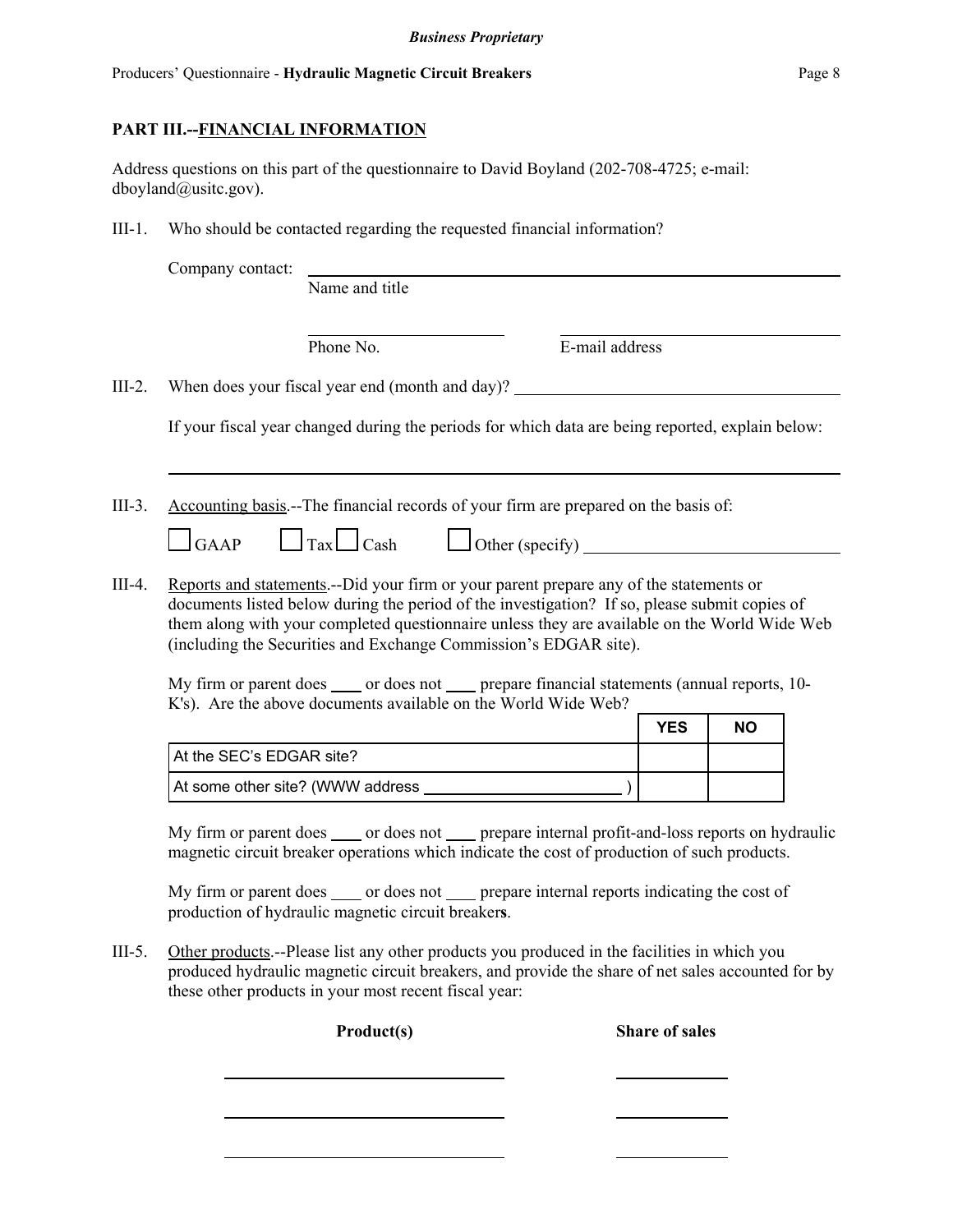#### **PART III.--FINANCIAL INFORMATION--***Continued*

III-6. Operations on hydraulic magnetic circuit breakers.--Report the revenue and related cost information requested below on the hydraulic magnetic circuit breaker operations of your U.S. establishment(s).<sup>1</sup> Note that internal consumption and transfers to related firms must be valued at fair market value and purchases from related firms must be at cost. Provide data for your three most recently completed fiscal years in chronological order from left to right, and for the specified interim periods.

| (Quantity 1 in units, Quantity 2 in number of poles, value in \$1,000) |  |                      |                                                                                     |  |  |  |
|------------------------------------------------------------------------|--|----------------------|-------------------------------------------------------------------------------------|--|--|--|
|                                                                        |  |                      | January-March                                                                       |  |  |  |
|                                                                        |  | 2002                 | 2003                                                                                |  |  |  |
|                                                                        |  |                      |                                                                                     |  |  |  |
|                                                                        |  |                      |                                                                                     |  |  |  |
|                                                                        |  |                      |                                                                                     |  |  |  |
|                                                                        |  |                      |                                                                                     |  |  |  |
|                                                                        |  |                      |                                                                                     |  |  |  |
|                                                                        |  |                      |                                                                                     |  |  |  |
|                                                                        |  |                      |                                                                                     |  |  |  |
|                                                                        |  |                      |                                                                                     |  |  |  |
|                                                                        |  |                      |                                                                                     |  |  |  |
|                                                                        |  |                      |                                                                                     |  |  |  |
|                                                                        |  |                      |                                                                                     |  |  |  |
|                                                                        |  |                      |                                                                                     |  |  |  |
|                                                                        |  |                      |                                                                                     |  |  |  |
|                                                                        |  |                      |                                                                                     |  |  |  |
|                                                                        |  |                      |                                                                                     |  |  |  |
|                                                                        |  |                      |                                                                                     |  |  |  |
|                                                                        |  |                      |                                                                                     |  |  |  |
|                                                                        |  |                      |                                                                                     |  |  |  |
|                                                                        |  |                      |                                                                                     |  |  |  |
|                                                                        |  |                      |                                                                                     |  |  |  |
|                                                                        |  |                      |                                                                                     |  |  |  |
| Selling, general, and administrative (SG&A) expenses:                  |  |                      |                                                                                     |  |  |  |
|                                                                        |  |                      |                                                                                     |  |  |  |
|                                                                        |  |                      |                                                                                     |  |  |  |
|                                                                        |  |                      |                                                                                     |  |  |  |
|                                                                        |  |                      |                                                                                     |  |  |  |
|                                                                        |  |                      |                                                                                     |  |  |  |
|                                                                        |  |                      |                                                                                     |  |  |  |
|                                                                        |  |                      |                                                                                     |  |  |  |
|                                                                        |  |                      |                                                                                     |  |  |  |
|                                                                        |  |                      |                                                                                     |  |  |  |
|                                                                        |  |                      |                                                                                     |  |  |  |
|                                                                        |  |                      |                                                                                     |  |  |  |
|                                                                        |  | Fiscal years ended-- | Cost of goods sold (including internal consumption and transfers to related firms): |  |  |  |

corresponding shipment quantities and values reported in Part II of this questionnaire.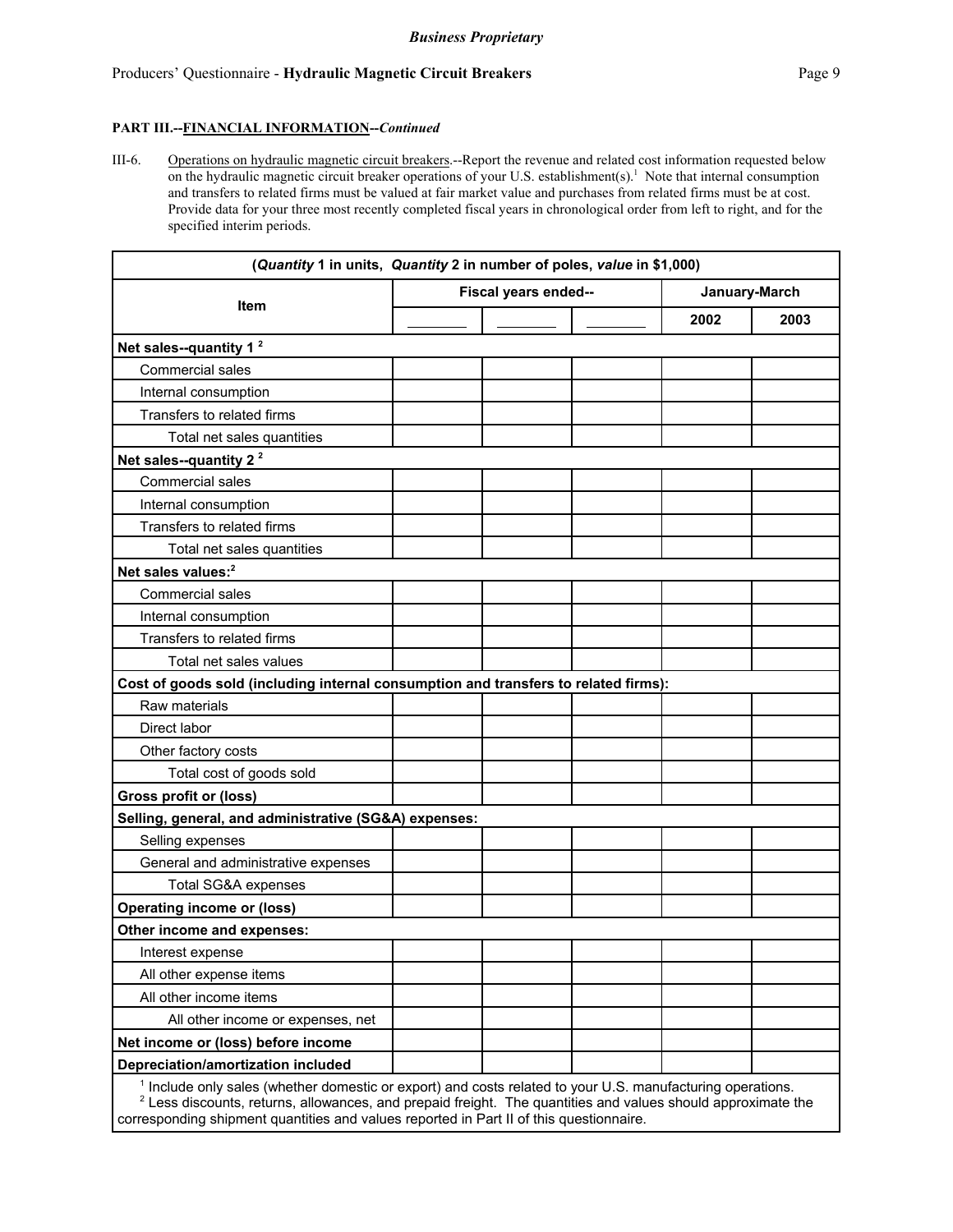### **PART III.--FINANCIAL INFORMATION--***Continued*

III-7. Capital expenditures, research and development expenditures, and asset values.--Report your firm's capital expenditures and research and development expenditures on hydraulic magnetic circuit breakers, and the values of the property, plant, and equipment used in the production of hydraulic magnetic circuit breakers. Provide data for your three most recently completed fiscal years in chronological order from left to right, and for the specified interim periods.

| (Value in \$1,000)                              |  |                      |  |              |               |  |  |  |
|-------------------------------------------------|--|----------------------|--|--------------|---------------|--|--|--|
| <b>Item</b>                                     |  | Fiscal years ended-- |  |              | January-March |  |  |  |
|                                                 |  |                      |  | 2002<br>2003 |               |  |  |  |
| <b>Capital expenditures</b>                     |  |                      |  |              |               |  |  |  |
| <b>Research and development</b><br>expenditures |  |                      |  |              |               |  |  |  |
| Property, plant, and equipment:                 |  |                      |  |              |               |  |  |  |
| Original cost                                   |  |                      |  |              |               |  |  |  |
| Book value                                      |  |                      |  |              |               |  |  |  |

III-8. Since January 1, 2000, has your firm experienced any actual negative effects on its return on investment or its growth, investment, ability to raise capital, existing development and production efforts (including efforts to develop a derivative or more advanced version of the product), or the scale of capital investments as a result of imports of hydraulic magnetic circuit breakers from South Africa?

 $\Box$  Yes--My firm has experienced actual negative effects as follows:

|        |                             | Cancellation or rejection of expansion projects                                        |  |
|--------|-----------------------------|----------------------------------------------------------------------------------------|--|
|        |                             | Denial or rejection of investment proposal                                             |  |
|        |                             | Reduction in the size of capital investments                                           |  |
|        |                             | Rejection of bank loans                                                                |  |
|        |                             | Lowering of credit rating                                                              |  |
|        |                             | Problem related to the issue of stocks or bonds                                        |  |
|        |                             | Other (specify) $\qquad \qquad$                                                        |  |
| III-9. | breakers from South Africa? | Does your firm anticipate any negative impact of imports of hydraulic magnetic circuit |  |
|        | No                          | Yes--My firm anticipates negative effects as follows:                                  |  |
|        |                             |                                                                                        |  |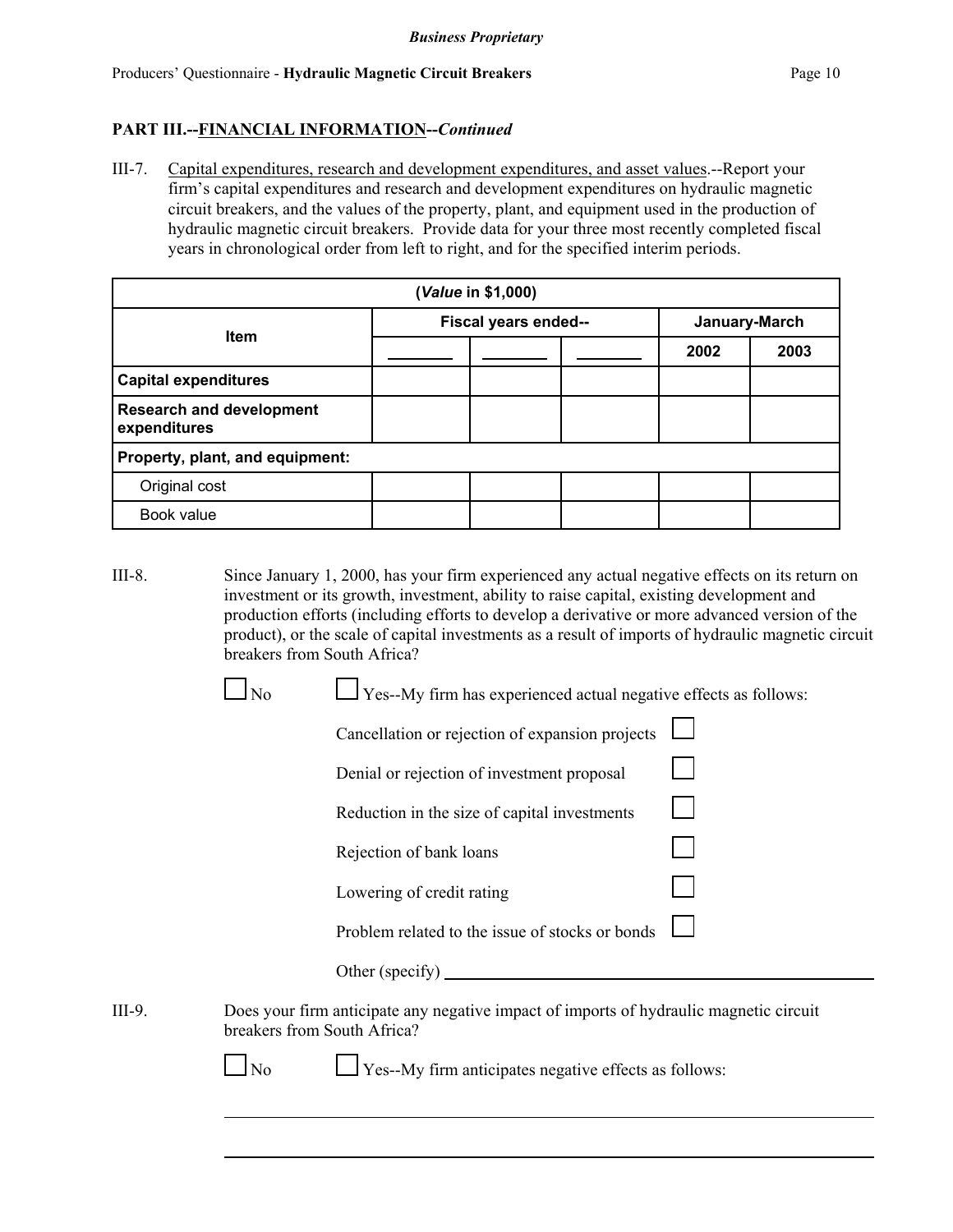# **PART IV.--PRICING AND MARKET FACTORS**

Further information on this part of the questionnaire can be obtained from Gerry Benedick (202-205-3244) or e-mail: gbenedick@usitc.gov

IV-1. Who should be contacted regarding the requested pricing and related information?

Company contact:

Name and title Phone No.

## **Section IV-A.--PRICE DATA**

This section requests net sales value (f.o.b. your U.S. shipping location(s)) and quantity (number of circuit breakers) data concerning your firm's U.S. shipments of its specified U.S.-produced hydraulic magnetic circuit breaker (HMCB) products on a quarterly basis during January 2000-March 2003. Report the value and quantity data for shipments to U.S. original equipment manufacturers (OEMs) unrelated to your firm. Report the value and quantity data net of returns, discounts, rebates, and also deduct any U.S. freight to the customers' receiving points that was absorbed by your firm.

**Product 1.–**All single pole, B-frame size hydraulic magnetic circuit breakers.

**Product 2.–All single pole, D-frame size hydraulic magnetic circuit breakers.** 

**Product 3.–**Single pole, B-frame size hydraulic magnetic circuit breakers, single coil, 25 ampere capacity, 240 vAC.

**Product 4.–**Single pole, D-frame size hydraulic magnetic circuit breakers, single coil, 100 ampere capacity, 240 vAC.

Report separately for each product for the periods requested and copy, as needed, the table on the following page to report for each product sold to OEMs unrelated to your firm.

For each specified HMCB product for which you report selling price data to OEMs, please provide a brief description of the downstream products and uses for which the HMCB are intended.

| Product 1: |  |
|------------|--|
| Product 2: |  |
| Product 3: |  |
| Product 4: |  |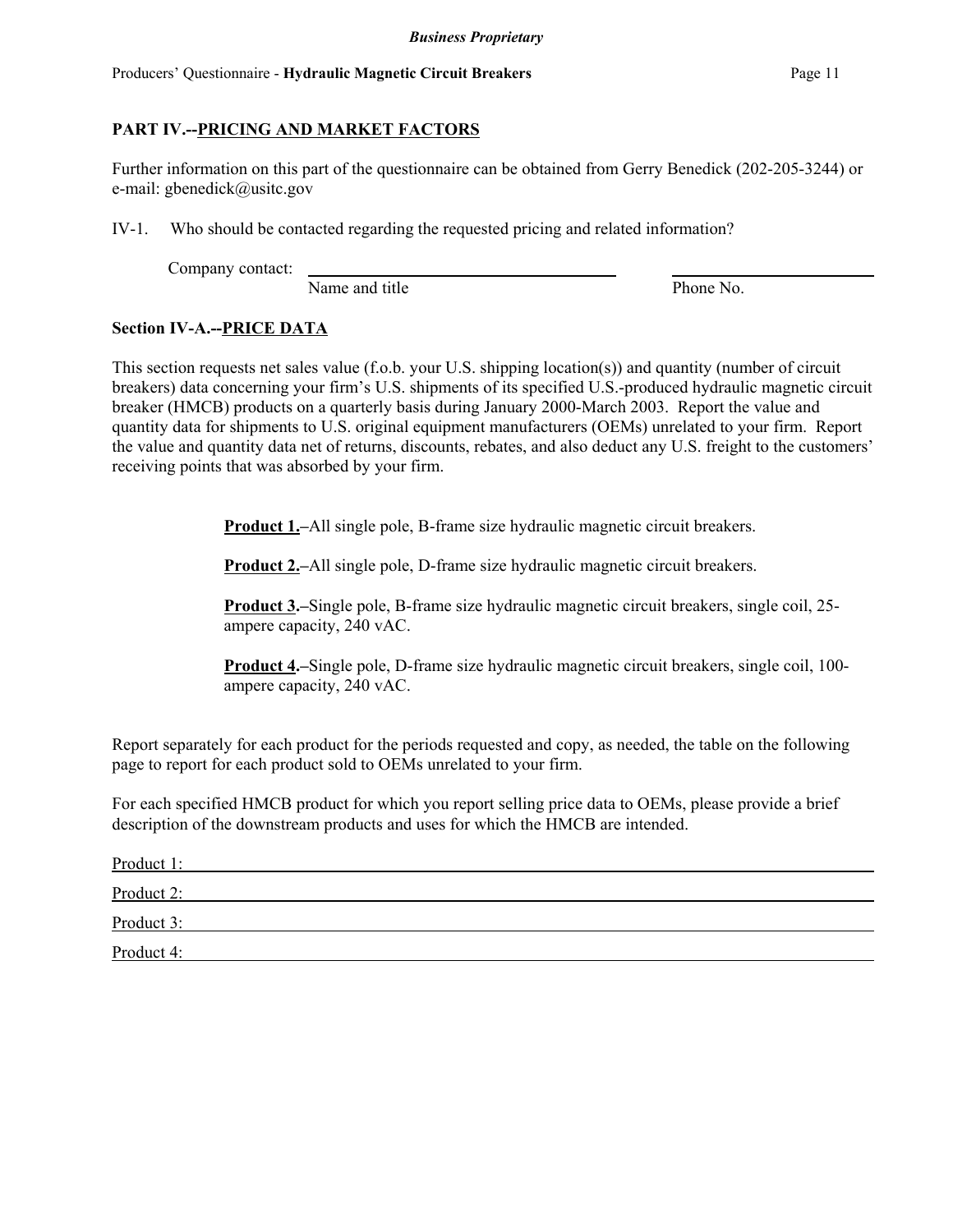## **Section IV-A.--PRICE DATA--***Continued*

**COPY THIS PAGE AS NECESSARY.** Complete a separate page for each specified product produced by your firm AND shipped to U.S. OEMs (check one box for each page).

**Product:** 1  $\frac{1}{2}$  **3**   $\boldsymbol{\mathit{u}}$  **4**  "

|                                                         | (Quantity in number of circuit breakers, value in dollars) |                           |
|---------------------------------------------------------|------------------------------------------------------------|---------------------------|
| Date of shipment                                        | Quantity                                                   | F.O.B. Value <sup>1</sup> |
| 2000:                                                   |                                                            |                           |
| January-March                                           |                                                            |                           |
| April-June                                              |                                                            |                           |
| July-September                                          |                                                            |                           |
| <b>October-December</b>                                 |                                                            |                           |
| 2001:                                                   |                                                            |                           |
| January-March                                           |                                                            |                           |
| <b>April-June</b>                                       |                                                            |                           |
| July-September                                          |                                                            |                           |
| <b>October-December</b>                                 |                                                            |                           |
| 2002:                                                   |                                                            |                           |
| January-March                                           |                                                            |                           |
| April-June                                              |                                                            |                           |
| July-September                                          |                                                            |                           |
| <b>October-December</b>                                 |                                                            |                           |
| 2003:                                                   |                                                            |                           |
| January-March                                           |                                                            |                           |
| <sup>1</sup> Net f.o.b. your U.S. shipping location(s). |                                                            |                           |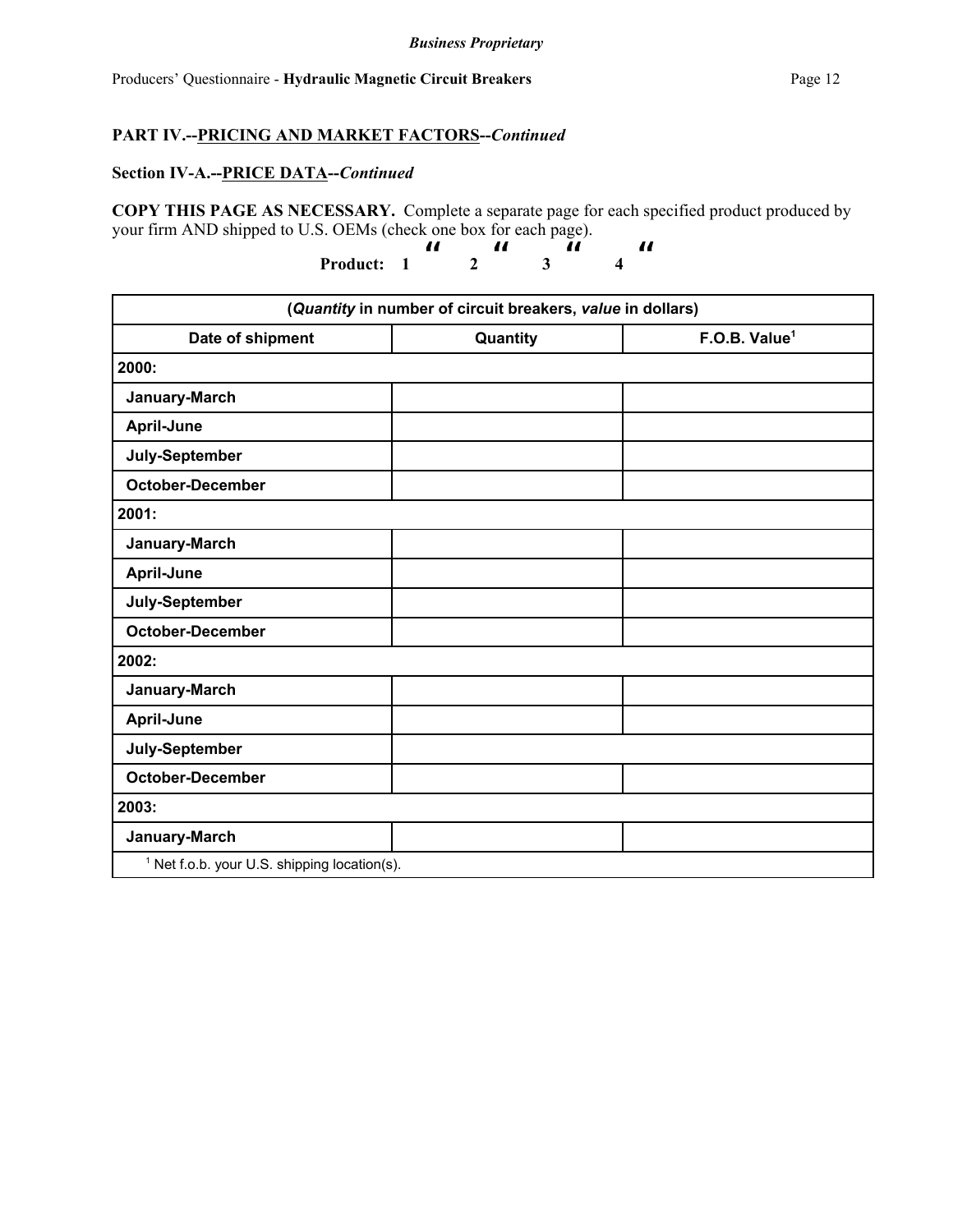Unless otherwise instructed, please answer all questions in the rest of part IV based on your firm's total sales of its U.S.-produced HMCB to U.S. customers during January 2000-March 2003. If your responses differ by sales to different types of U.S. customers (OEMs or distributors) or by products (number of poles or other product specifications) that you produce, please explain in the margin or attach a separate response. **Please respond fully to the questions and attach additional pages of discussion as needed; identify attached responses with the question number.**

## **Section IV-B.–PRICING PRACTICES**

IV-B-1. Please report below your firm's total U.S. sales value (in dollars net f.o.b. your U.S. selling location(s)) of its U.S.-produced HMCB during January 2000-March 2003 that were on a (1) longterm contract basis (multiple deliveries for more than 12 months after the purchase agreement), (2) short-term contract basis (multiple deliveries up to 12 months), and (3) spot sales basis (usually onetime delivery, within 30 days of the purchase agreement).

| Type of Sale:        | Value (in U.S. dollars) |
|----------------------|-------------------------|
| Long-term contracts  |                         |
| Short-term contracts |                         |
| Spot sales           |                         |

- IV-B-2. Please discuss the following provisions of your U.S. sales on a typical long-term contract basis that involved your U.S.-produced HMCB.
	- (a) What is the average duration of a contract?
	- (b) How frequently are contracts renegotiated?
	- (c) Does the contract fix quantity, price, or both?
	- (d) Does the contract have a meet or release provision?
	- (e) What are the standard quantity requirements, if any?
	- (f) What is the price premium for sub-minimum shipments?  $\_\_\_\$  percent

Identify below the top three factors, in descending order, discussed/considered between your firm and its U.S. customers in arriving at a price for a typical long-term contract sale. If your firm uses/issues price lists, please enclose a copy of your most recent price list with your submission.

- 1.
- 2.

3.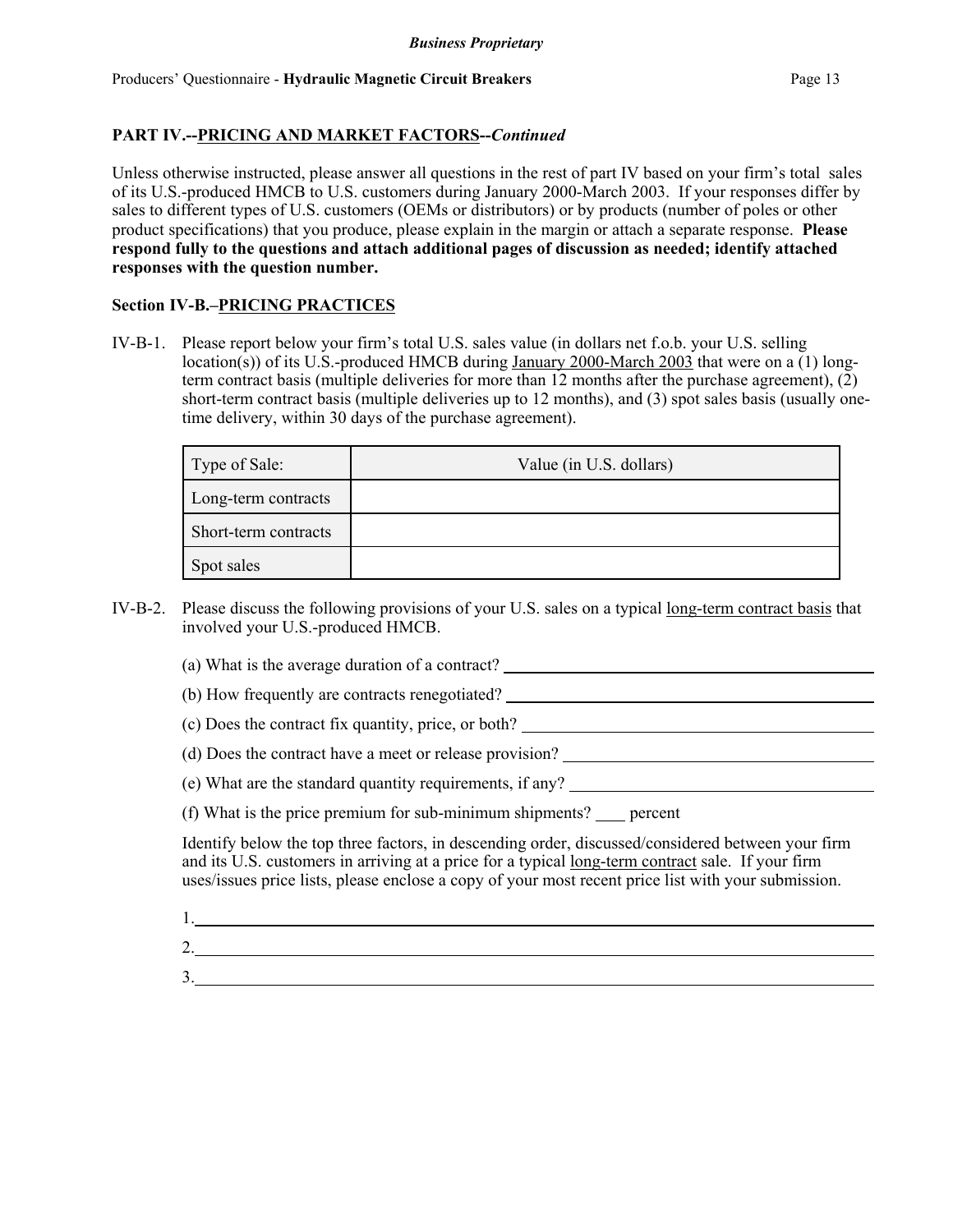### **Section IV-B.–PRICING PRACTICES–***Continued*

- IV-B-3. Please discuss the following provisions of your U.S. sales on a typical short-term contract basis that involved your U.S.-produced HMCB.
	- (a) What is the average duration of a contract?
	- (b) How frequently are contracts renegotiated?
	- (c) Does the contract fix quantity, price, or both?
	- (d) Does the contract have a meet or release provision?
	- (e) What are the standard quantity requirements, if any?
	- (f) What is the price premium for sub-minimum shipments?  $\_\_\_\$  percent

Identify below the top three factors, in descending order, discussed/considered between your firm and its U.S. customers in arriving at a price for a typical short-term contract sale. If your firm uses/issues price lists, please enclose a copy of your most recent price list with your submission.

| . . |  |  |
|-----|--|--|
| ∠.  |  |  |
| ້.  |  |  |

- IV-B-4. Identify below the top three factors, in descending order, discussed/considered between your firm and its U.S. customers in arriving at a price for a typical spot sale. If your firm uses/issues price lists, please enclose a copy of your most recent price list with your submission.
	- 1. 2. 3.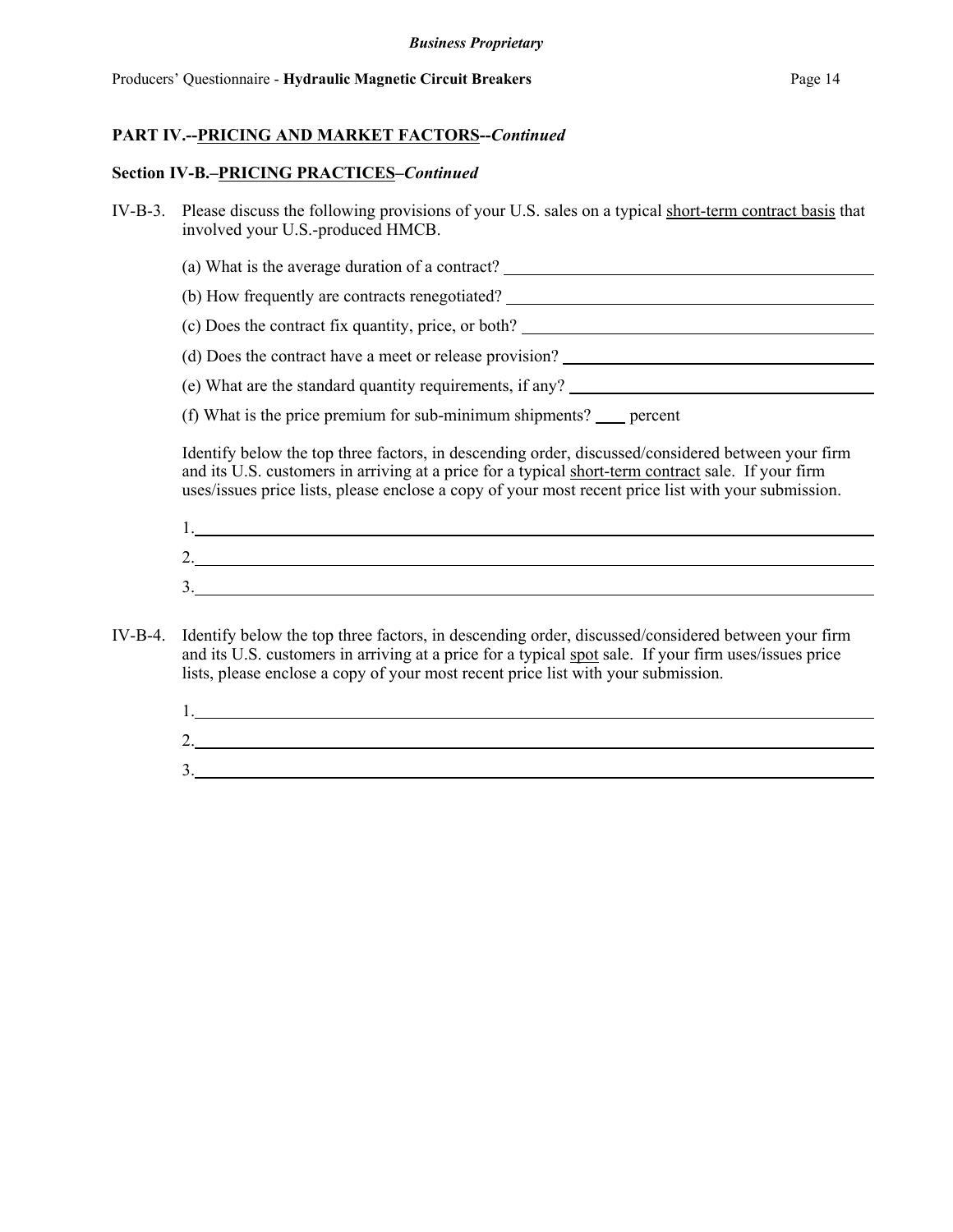#### **Section IV-B.–PRICING PRACTICES–***Continued*

IV-B-5. What are your firm's typical sales terms for its U.S.-produced HMCB shipped to U.S. customers (e.g., 2/10 net 30 days, net 30 days, etc.)

?

IV-B-6. a) On what basis does your firm typically quote prices of its U.S.-produced HMCB to its U.S. customers: f.o.b. plant/warehouse \_\_\_\_ or delivered \_\_\_\_\_ ? (Check one)

b) If f.o.b., do your customers typically arrange the freight \_\_\_\_\_ or does your firm arrange the freight ? (Check one)

c) If your firm arranges freight on its f.o.b. sales, does it typically prepay the freight \_\_\_\_ or send the products freight collect \_\_\_\_? (Check one)

d) Does your firm ever pay freight to your U.S. customers' locations *without charging for this cost*?  $Yes$   $No$  ? (Check one)

If yes--

Please indicate the sales volume (number of poles or value in dollars) or other requirement(s) that must be met for your firm to absorb U.S. shipping charges for delivery to your customers' facilities.

Please report below the total value (in dollars) of U.S. freight charges that your firm absorbed based on all its U.S. shipments of its domestically produced HMCB during January 2000-March 2003.

IV-B-7. Please describe your firm's discount policy (quantity discounts, annual total volume (quantity or value) based discounts, etc.). Do not include any payment discount covered in question IV-B-5.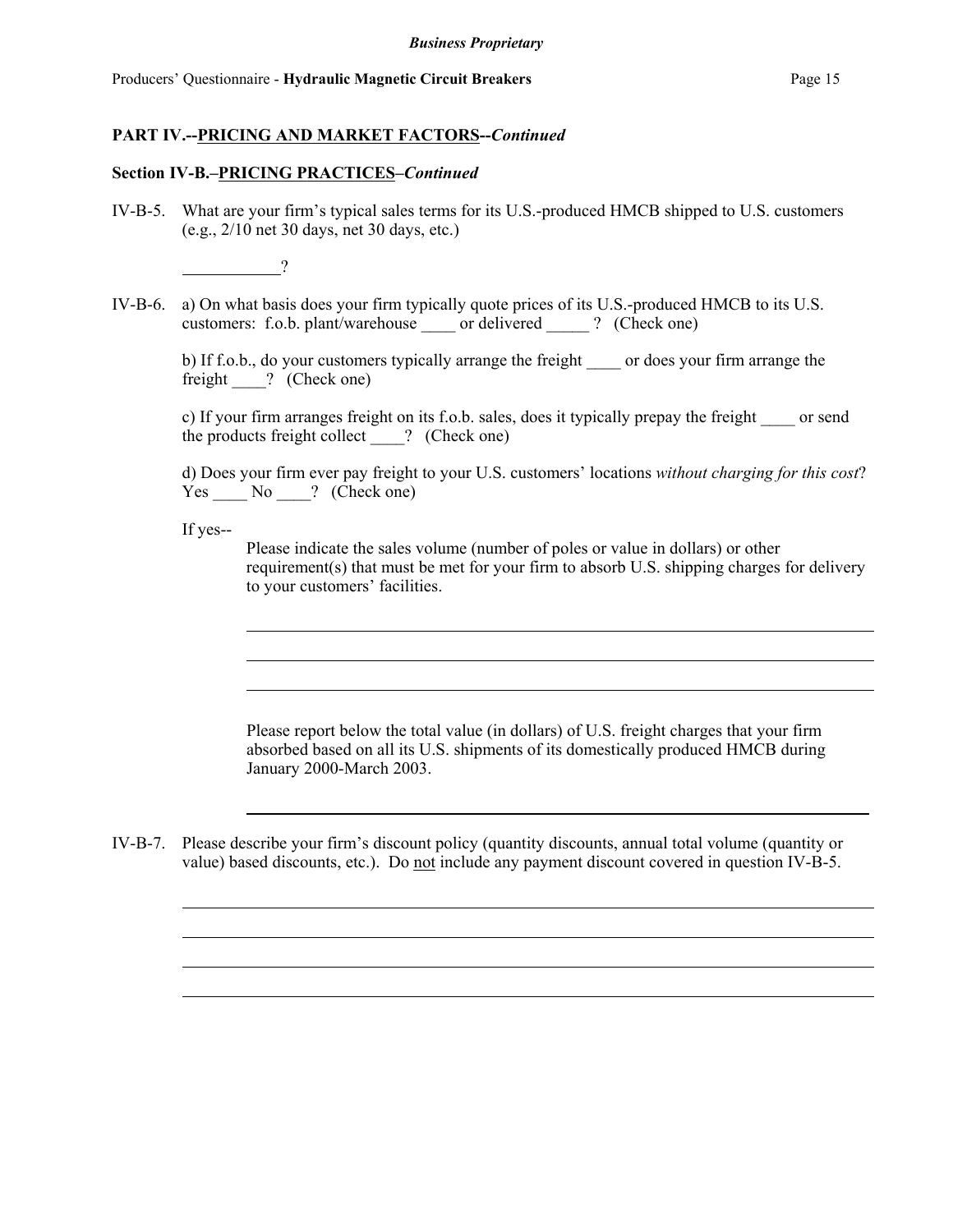### **Section IV-C.--FACTORS AFFECTING PRICING**

IV-C-1. Please discuss below how your firm's selling prices may differ by type of customer (e.g., OEM versus distributor) and by type sale (e.g., long-term contracts, short-term contracts, and spot sales).

| Type of customer: |  |  |  |
|-------------------|--|--|--|
|                   |  |  |  |
|                   |  |  |  |

Type of sale:

IV-C-2. a) Approximate the percentage of your firm's average total production cost per circuit breaker of its U.S.-produced HMCB that was accounted for by each of your top three inputs (consider inputs such as, but not necessarily limited to, labor, energy, etc.) during January 2000-March 2003. List below in descending order each input with its percentage total-cost share and identify the principal countries of origin of each material input that was listed as an input.

| Input $(1)$ : |                                                              | Percent of total cost: |  |
|---------------|--------------------------------------------------------------|------------------------|--|
| Input $(2)$ : |                                                              | Percent of total cost: |  |
| Input $(3)$ : |                                                              | Percent of total cost: |  |
|               | Country (ies) of origin of each material input listed above: |                        |  |

b) Have your firm's purchase prices for each of its top 3 inputs used to produce the HMCB in the United States generally increased, decreased, fluctuated, or remained stable during January 2000- March 2003? Please also discuss trends in your firm's total production costs per circuit breaker during this period.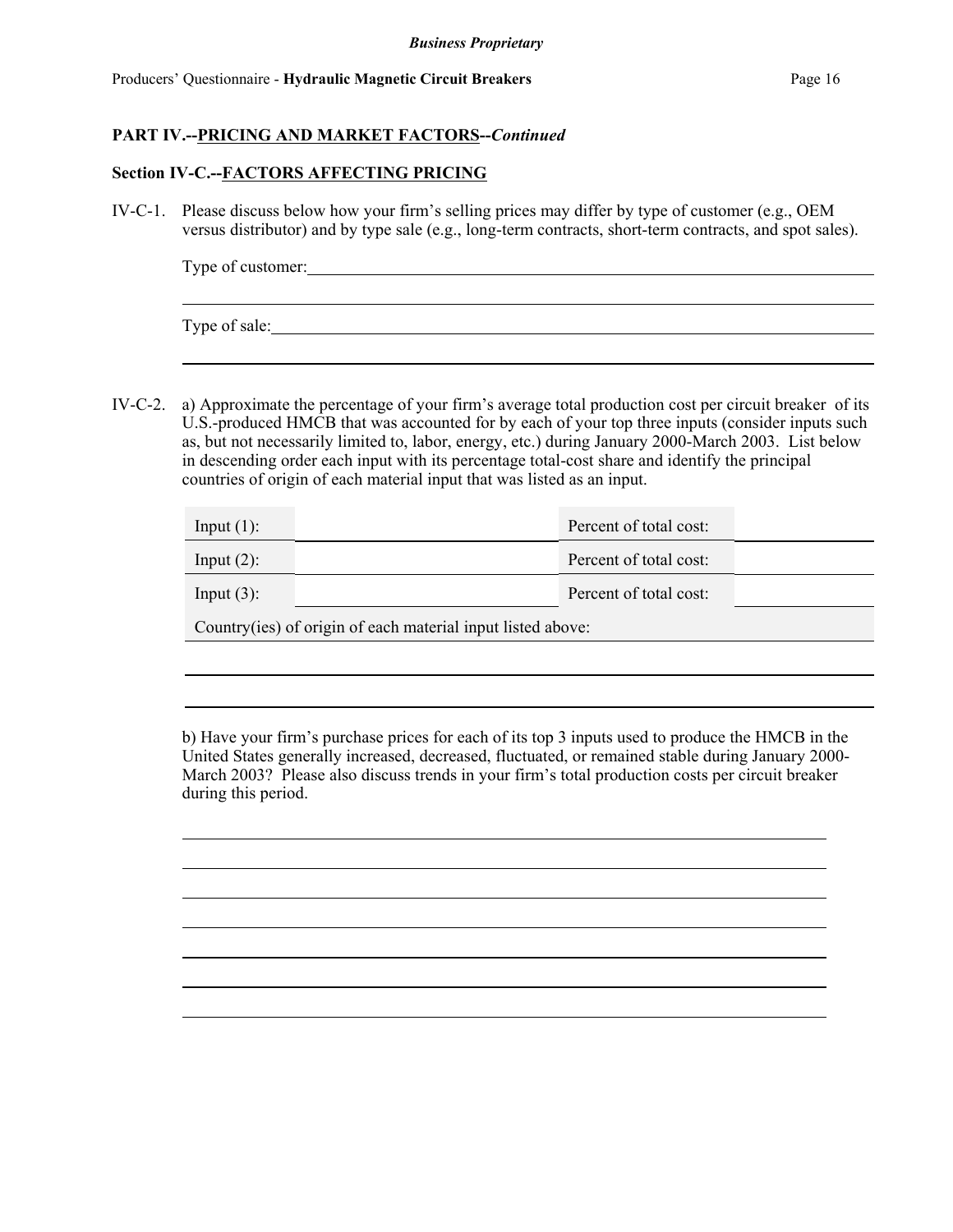### **Section IV-C.--FACTORS AFFECTING PRICING–***Continued*

IV-C-2. c) Please indicate below how any changes in your total production costs per circuit breaker affected your firm's U.S. production quantities and U.S. selling prices of its U.S.-produced HMCB during January 2000-March 2003.

IV-C-3. a) Approximately what share of the total sales value (in dollars net f.o.b. your U.S. selling location(s)) of your firm's domestic shipments of its U.S.-produced HMCB occurred within the distances specified below during January 2000-March 2003? Also, for each distance category, approximately what percent of the total net f.o.b sales value of these products to your U.S. customers was accounted for by U.S.-inland transportation costs and what was the typical transportation mode (truck-T, rail-R, or air-A)?

|                                               | Shipment<br>share | Freight<br>share | Mode |
|-----------------------------------------------|-------------------|------------------|------|
| Within 100 miles of your<br>plant/warehouse   | $\frac{0}{0}$     | $\frac{0}{0}$    |      |
| 100 to 500 miles from your<br>plant/warehouse | $\frac{0}{0}$     | $\frac{0}{0}$    |      |
| Over 500 miles from your<br>plant/warehouse   | $\frac{0}{0}$     | $\frac{0}{0}$    |      |

b) Do U.S. freight-cost shares reported for the longer distances represent a competitive disadvantage for your firm vis-a-vis other U.S. producers or U.S. importers of HMCB? Yes No (Check one) If yes, please discuss the extent of the disadvantage, the geographic area(s) involved, and identify any such firms and the country(ies) of origin of the HMCB they sell.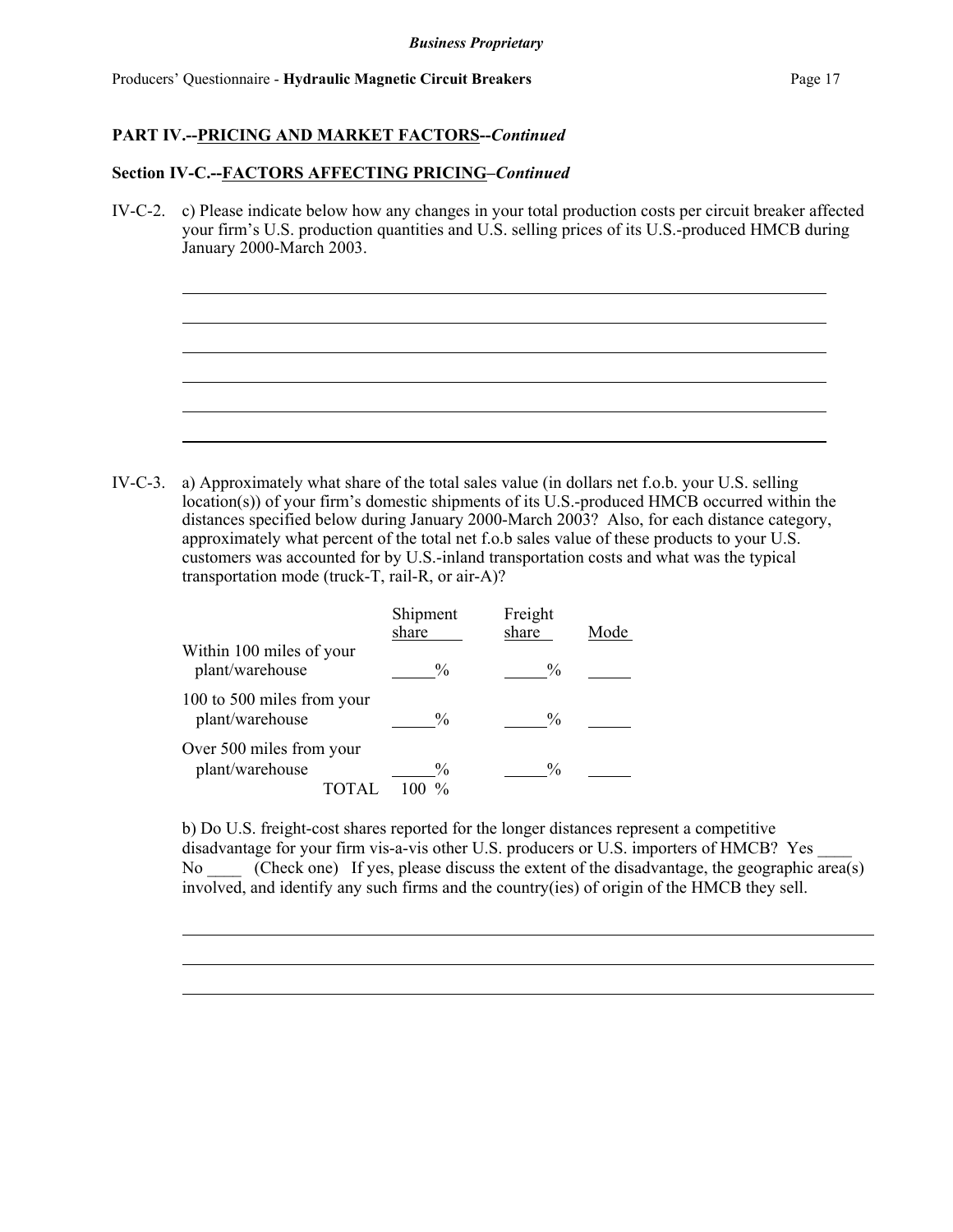### **Section IV-C.--FACTORS AFFECTING PRICING–***Continued*

 IV-C-3. c) What is the geographic market area in the United States served by your firm's U.S.-produced HMCB? Note any changes in market area since January 2000.

IV-C-4. a) What is the average lead time (in days) between a customer's order and the date of delivery for your firm's U.S. shipments of its U.S.-produced HMCB from its production and, if applicable, from its U.S. inventory?

Shipments from production

| Shipments from inventory |  |
|--------------------------|--|
|                          |  |

b) Have average lead times changed since January 2000? Yes \_\_\_\_ No \_\_\_\_ (Check one) If yes, note dates of any changes and explain how and why lead times changed and the significance it had on your ability to compete with the subject imported HMCB.

|  | IV-C-5. Does your firm sell its U.S.-produced HMCB over the internet? |  |
|--|-----------------------------------------------------------------------|--|
|  |                                                                       |  |

| N٥<br>ı | Yρς |
|---------|-----|
|---------|-----|

If yes–

Please report the value (in dollars net f.o.b. your U.S. selling location(s)) of your firm's total U.S. sales of its U.S.-produced HMCB during January 2000-March 2003 that were accounted for by internet sales. Also explain the impact such sales have had on your U.S. selling prices and quantities during this period.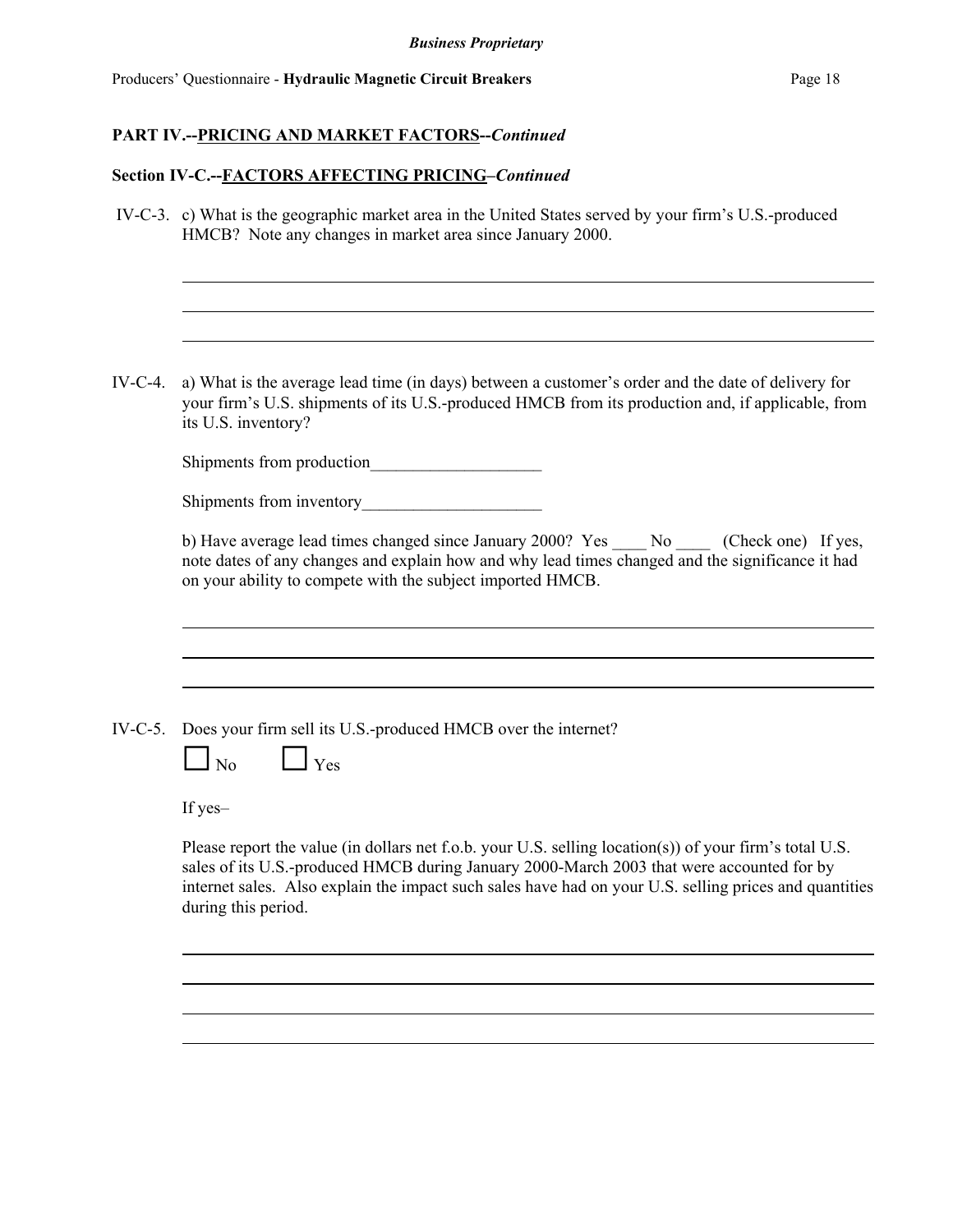### **Section IV-D.–SUPPLY FACTORS**

IV-D-1. List below the top three factors your firm considers when assessing the quality characteristics of its U.S.-produced HMCB. In addition, discuss below how these quality characteristics affect pricing and your ability to compete with the subject imported HMCB.

| N <sub>0</sub> | Yes--Please describe below any such changes, the time periods any such                                               |                                                                                                                                                                                                                                                                                                                                                                                                                                                                                                                                                                                                 |
|----------------|----------------------------------------------------------------------------------------------------------------------|-------------------------------------------------------------------------------------------------------------------------------------------------------------------------------------------------------------------------------------------------------------------------------------------------------------------------------------------------------------------------------------------------------------------------------------------------------------------------------------------------------------------------------------------------------------------------------------------------|
|                | changes occurred, and the impact such changes had on U.S. sales prices and<br>quantities of your U.S.-produced HMCB. |                                                                                                                                                                                                                                                                                                                                                                                                                                                                                                                                                                                                 |
|                |                                                                                                                      |                                                                                                                                                                                                                                                                                                                                                                                                                                                                                                                                                                                                 |
|                |                                                                                                                      |                                                                                                                                                                                                                                                                                                                                                                                                                                                                                                                                                                                                 |
|                |                                                                                                                      |                                                                                                                                                                                                                                                                                                                                                                                                                                                                                                                                                                                                 |
|                |                                                                                                                      | <u> 1989 - Johann Stoff, deutscher Stoffen und der Stoffen und der Stoffen und der Stoffen und der Stoffen und der</u><br>2. $\frac{1}{2}$ $\frac{1}{2}$ $\frac{1}{2}$ $\frac{1}{2}$ $\frac{1}{2}$ $\frac{1}{2}$ $\frac{1}{2}$ $\frac{1}{2}$ $\frac{1}{2}$ $\frac{1}{2}$ $\frac{1}{2}$ $\frac{1}{2}$ $\frac{1}{2}$ $\frac{1}{2}$ $\frac{1}{2}$ $\frac{1}{2}$ $\frac{1}{2}$ $\frac{1}{2}$ $\frac{1}{2}$ $\frac{1}{2}$ $\frac{1}{2}$ $\frac{1}{2}$<br>3.<br>IV-D-2. Have there been any significant changes in the product range or marketing of HMCB in the United<br>States since January 2000? |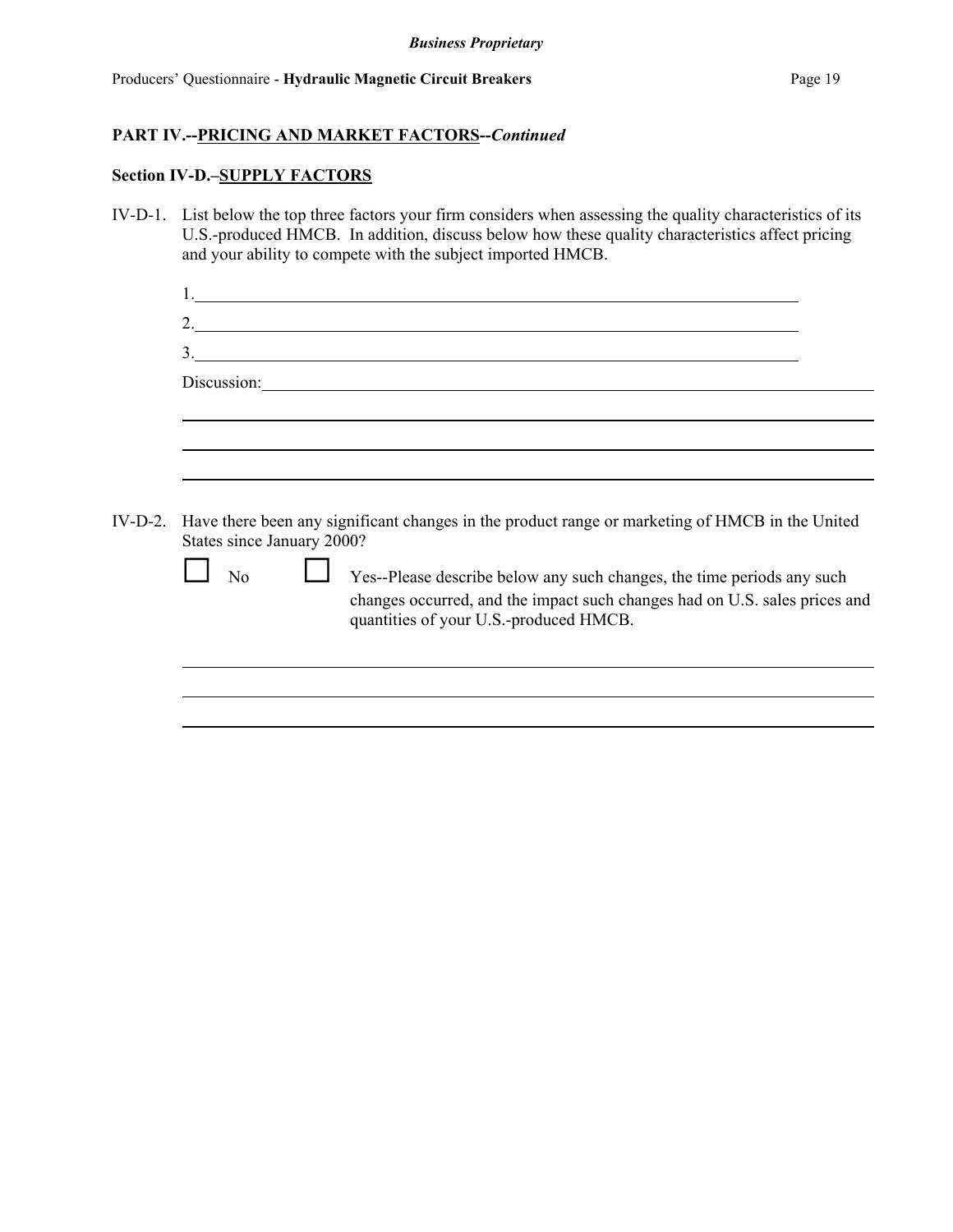### **Section IV-D.–SUPPLY FACTORS–***Continued*

IV-D-3. Are there certain HMCB products imported from South Africa that domestic producers do not produce? Yes \_\_\_\_\_ No \_\_\_\_\_ If yes, identify these products and explain why your firm does not produce such products domestically and identify the use(s) and potential market in expected annual consumption of the number of such circuit breakers. Also, identify any HMCB products that your firm produces, although not identically the same, nonetheless compete with any such imported products.

IV-D-4. Are your firm's exports of its U.S.-produced HMCB subject to any tariffs, quotas, or other non-tariff barriers to trade in other countries?

| $\Box$ No | Yes-Please describe any such barriers and any significant changes in<br>such barriers that have occurred since January 2000, by country and,<br>if applicable, by HMCB products. |
|-----------|----------------------------------------------------------------------------------------------------------------------------------------------------------------------------------|
|           |                                                                                                                                                                                  |

IV-D-5. a) Describe how easily your firm can shift sales of its U.S.-produced HMCB between the U.S. market and foreign country markets. In your discussion, please describe any contracts, other sales arrangements, or other constraints (including reference to any foreign-country trade barriers discussed in the previous response) that would prevent or retard your firm from shifting HMCB between the U.S. and alternative country markets within a 12-month period. Provide, if possible, any underlying assumptions, along with relevant portions of business plans or other supporting documentation, that address this issue.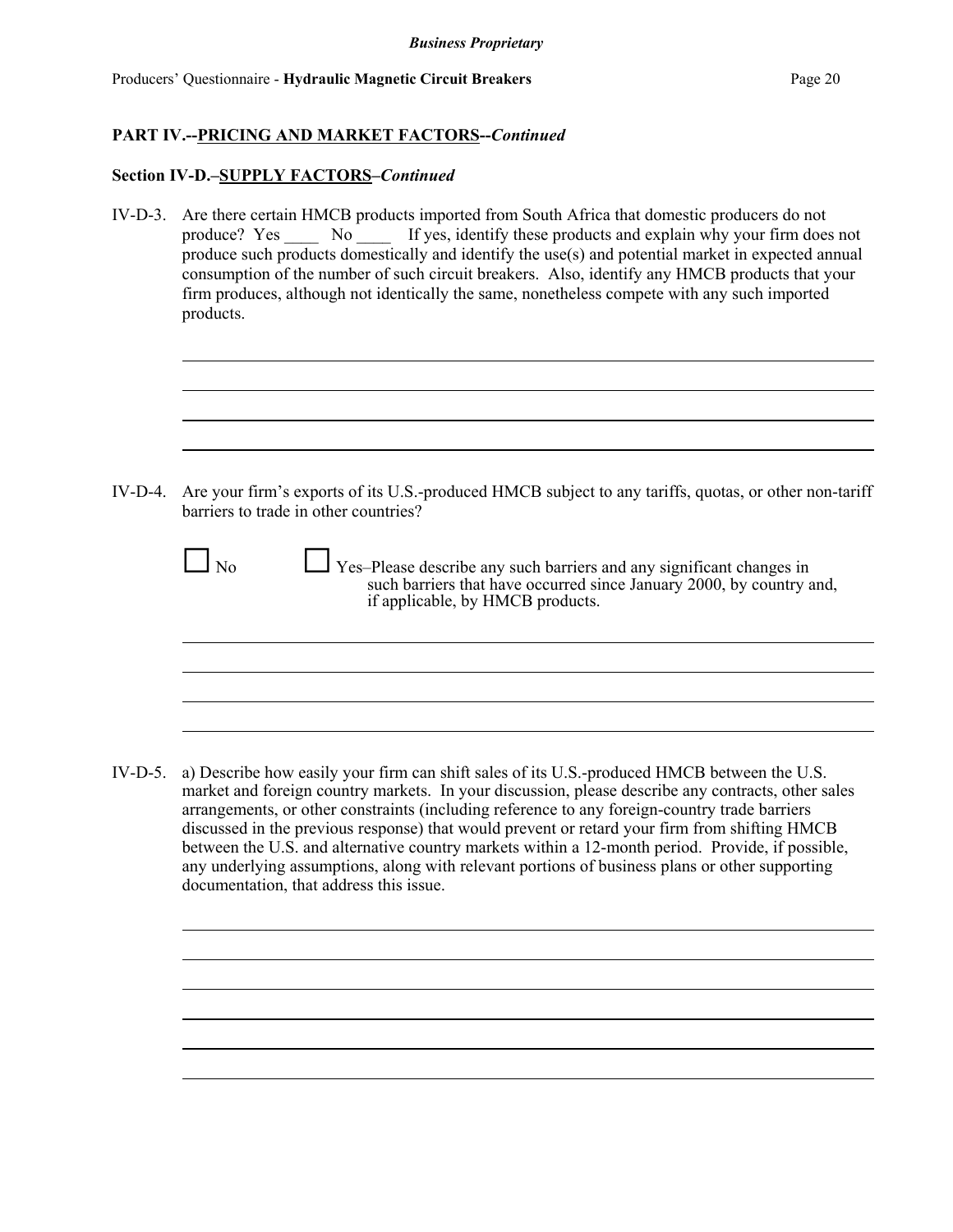### **Section IV-D.–SUPPLY FACTORS–***Continued*

IV-D-5. b) Please explain the role of any foreign HMCB production facilities of your firm, particularly any Mexican and/or Canadian HMCB production facilities of your firm, in supplying such foreign produced HMCB to the U.S. market during January 2000-March 2003. If your firm produced HMCB only in the United States, check here \_\_\_\_\_ and skip to question IV-D-6. If responding to this question, include as a minimum the following information for this period:

(1) Please describe the HMCB that your firm produced in the United States and in foreign production facilities and identify any similar HMCB that you produced in both the United States and each foreign country of production. Report separately for each foreign country.

(2) Please explain why your firm produced HMCB in foreign countries as well as the United States. Include in your response any differences in your HMCB production costs between the United States facilities and those in each of the foreign countries, noting differences in specific input costs between the two countries and any differences in the total cost per circuit breaker (for comparable circuit breakers) between the two countries.

(3) Identify, for each foreign country, any of your foreign-produced HMCB that were sold in the United States during January 2000-March 2003 and explain why such products were not supplied by your U.S. facilities.

(4) Other discussion.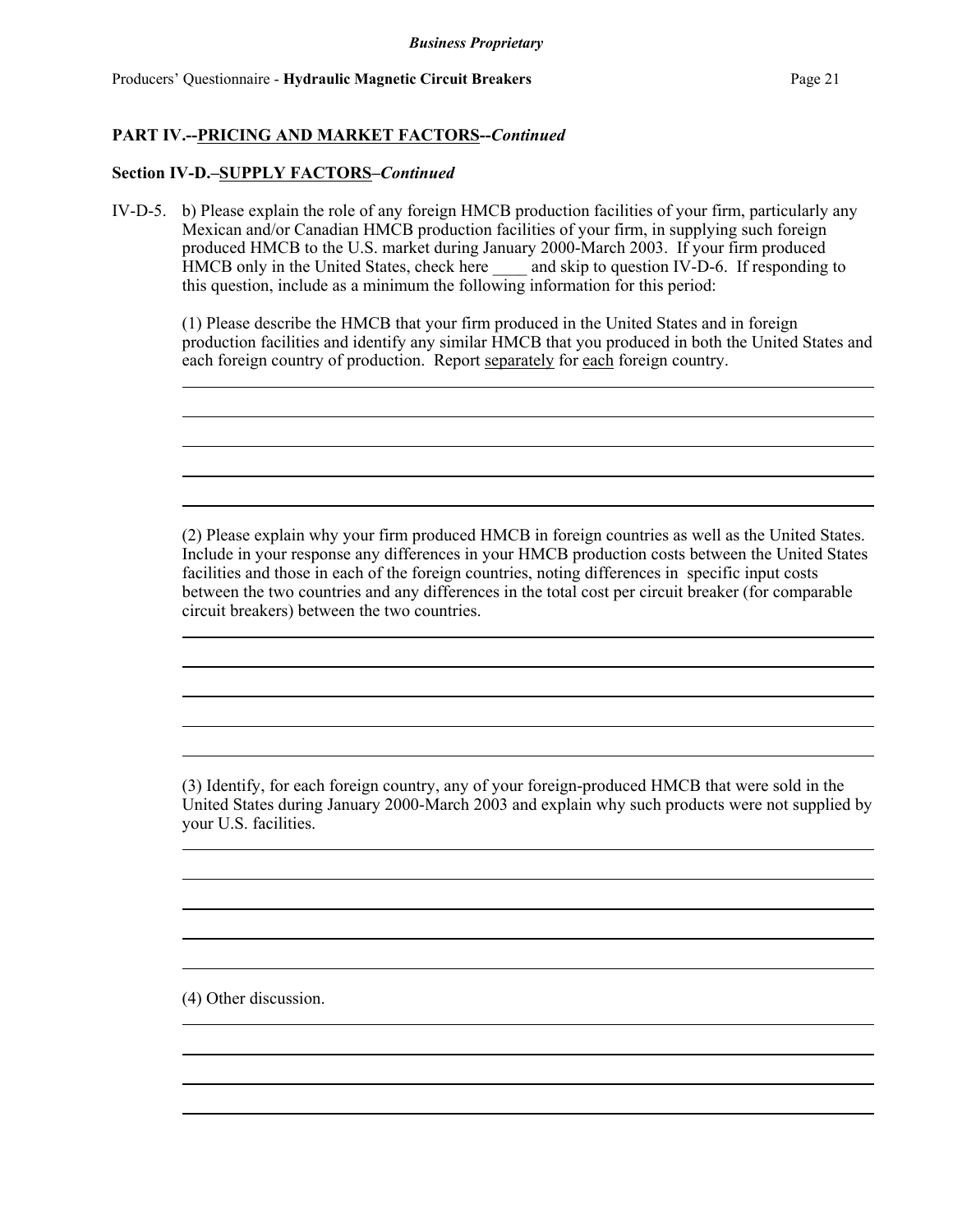### **Section IV-D.–SUPPLY FACTORS–***Continued*

IV-D-6. Please explain your U.S. HMCB production strategy and discuss as a minium the following (include, as appropriate, in response to this question the impact of any HMCB supplied to the United States from your foreign HMCB production facilities–identify the country-of-origin of any such foreign-produced HMCB):

a) Discuss the minimum level of capacity utilization at which your firm would continue operating in the short run (12 months or less) and the minimum level of capacity utilization in the long run (more than 12 months); also indicate the relative product mix between HMCB and other products that you may also produce on the same equipment, at the reported level(s) of operation.

| Short run                                                                                                                                                                                                                                             |
|-------------------------------------------------------------------------------------------------------------------------------------------------------------------------------------------------------------------------------------------------------|
|                                                                                                                                                                                                                                                       |
|                                                                                                                                                                                                                                                       |
|                                                                                                                                                                                                                                                       |
|                                                                                                                                                                                                                                                       |
| Long run                                                                                                                                                                                                                                              |
|                                                                                                                                                                                                                                                       |
|                                                                                                                                                                                                                                                       |
| ,我们也不会有什么?""我们的人,我们也不会不会不会。""我们的人,我们也不会不会不会不会。""我们的人,我们也不会不会不会不会。""我们的人,我们也不会不会不                                                                                                                                                                      |
|                                                                                                                                                                                                                                                       |
| b) Specify the approximate percentage share of total production costs that is variable and the share<br>that is fixed in your firm's U.S. production of its HMCB; also, identify the specific costs that you<br>consider variable and consider fixed. |
|                                                                                                                                                                                                                                                       |
|                                                                                                                                                                                                                                                       |

Fixed costs **Fixed costs**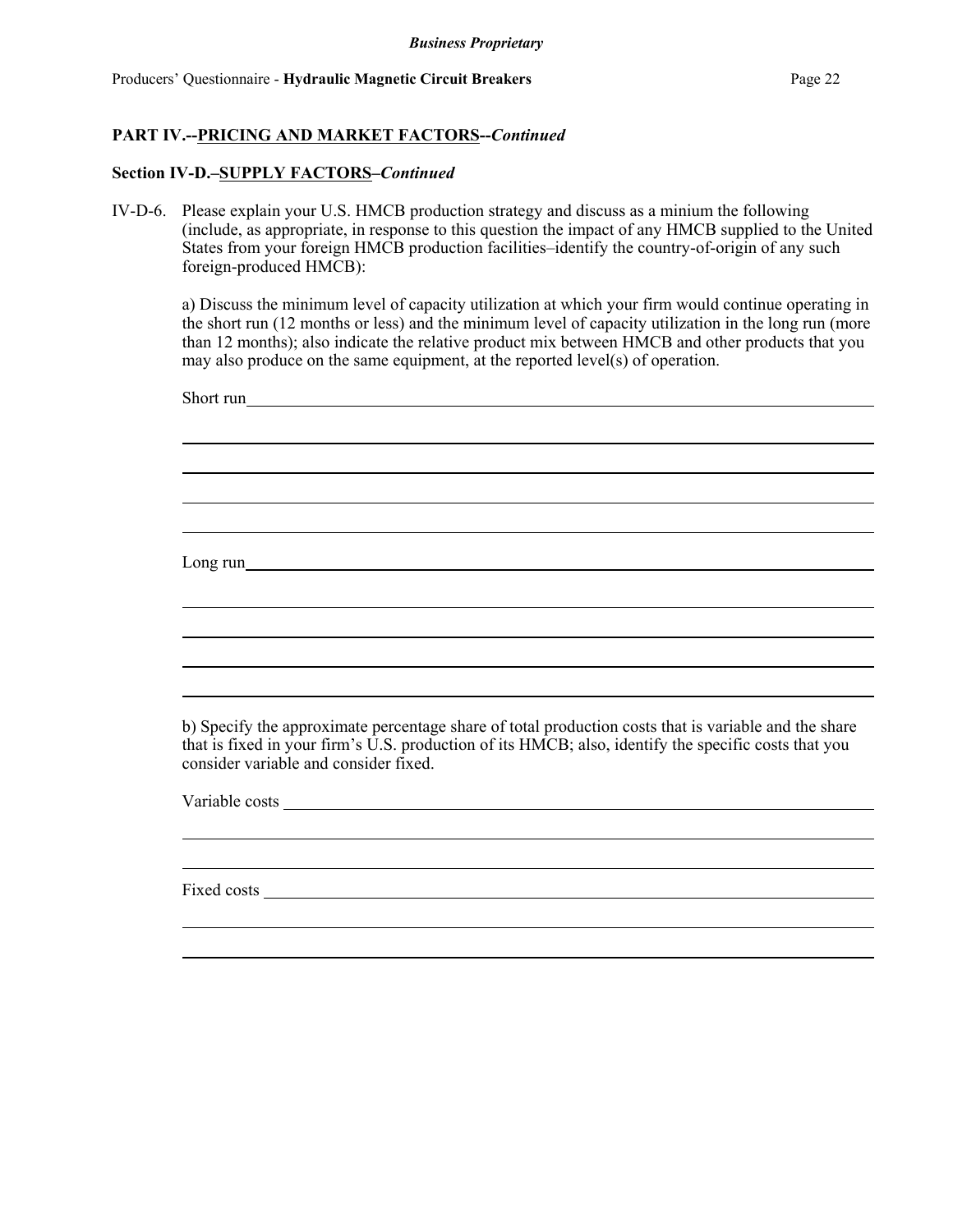### **Section IV-D.–SUPPLY FACTORS--***Continued*

*Substitution in supply refers to products that can, based on market price considerations and producer technical requirements, reasonably be expected to substitute for each other in production (assuming full capacity utilization) when the selling price of one product changes vis-a-vis the price of the other product–some producers may require greater price changes than others before they switch production among the alternative products.*

*Include, as appropriate, to your response to the following question the impact of any HMCB supplied to the United States from you foreign production facilities on your firm's ability to switch production to other products–identify the country-of-origin of any such foreign-produced HMCB.*

IV-D-7. a) Please discuss below your firm's ability to switch U.S. production among the full range of HMCB products based on changes in relative selling prices of the various products. Describe such ability to switch as "strong," "moderate," or "weak;" assume that no excess capacity existed for you to expand production of HMCB product without decreasing production of another such product. Identify any HMCB products that you are unable to produce with your equipment.

b) Please discuss below your firm's ability to switch U.S. production between HMCB and any other products, based on changes in their relative selling prices. Describe such ability to switch as "strong," "moderate," or "weak;" assume that no excess capacity existed for you to expand production of the HMCB products without decreasing production of other products (or vice versa). Please identify any such other products.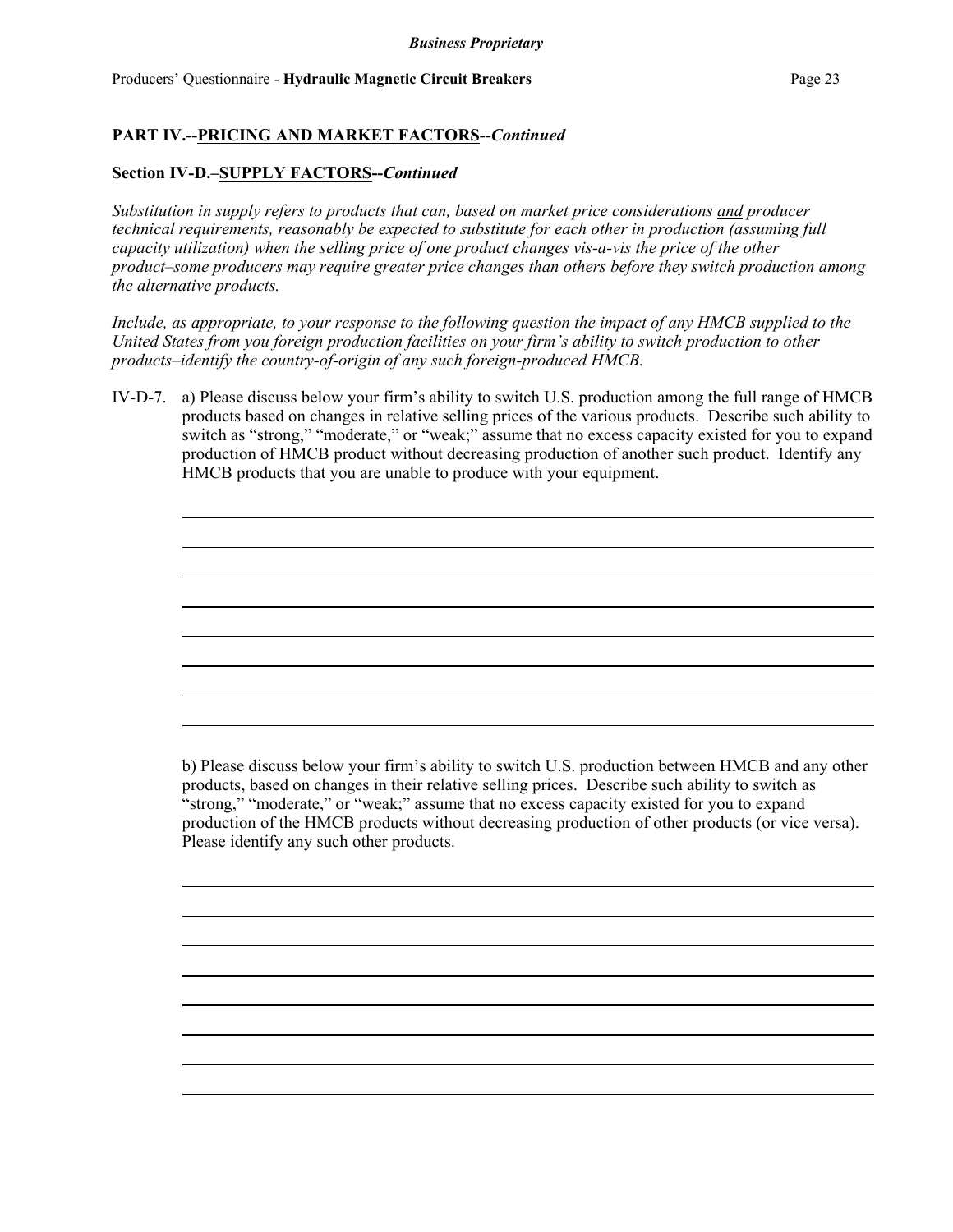### **Section IV-D.–SUPPLY FACTORS--***Continued*

*In answering questions IV-D-8 through IV-D-10, please note in your response to each question whether estimated U.S. costs for increasing U.S. HMCB production capacity are less than, equal to, or greater than costs for comparable increases in HMCB production capacity in each of the foreign countries in which your firm also produces HMCB (identify each such foreign country in your response).*

IV-D-8. Please estimate below the cost and time required to construct a greenfield plant to produce HMCB in the United States. Please indicate the size of the plant (in terms of annual capacity in number of circuit breakers to produce HMCB) for which you report.

IV-D-9. Please estimate below the cost and time required to restart a closed U.S. HMCB plant. Please indicate the size of the plant (in terms of annual capacity in number of circuit breakers to produce HMCB) for which you report.

IV-D-10. Please estimate below the cost and time required to increase HMCB production capacity by adding to your current facilities in the United States. Please indicate the amount of any such additional capacity in terms of the added annual capacity in number of circuit breakers to produce HMCB.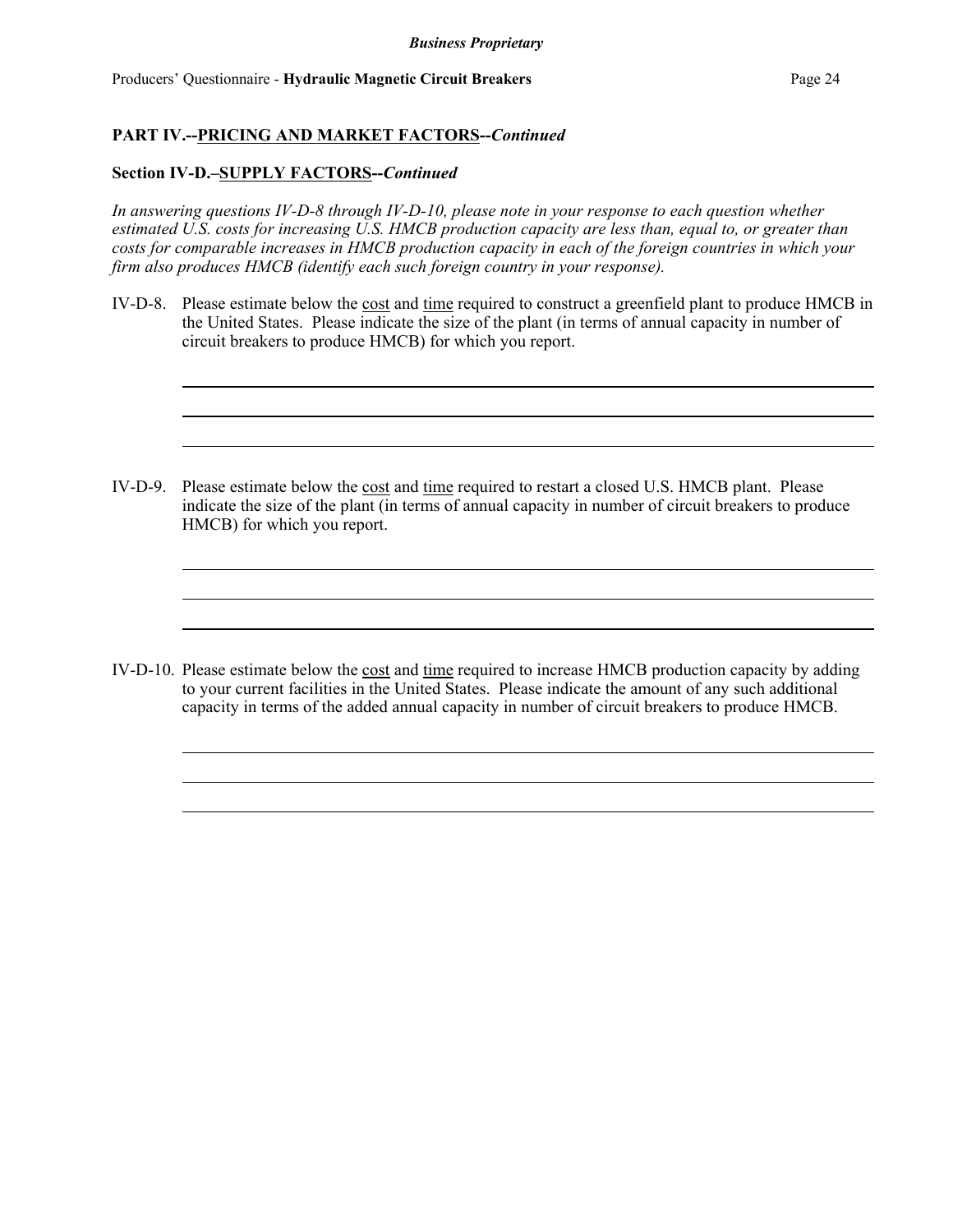#### **Section IV-E.–DEMAND FACTORS**

IV-E-1. Is the U.S. HMCB market subject to business cycles, product cycles, seasonal factors, and/or conditions of competition distinctive to this product industry? If yes, please identify occurrences since January 2000 and provide estimates of the duration of any such cycles.

IV-E-2. Please identify the top three U.S. end-use markets for the HMCB that you produce in the United States, and describe the HMCB products that your firm produces for each of these markets.

IV-E-3. Please provide as an attachment to this request, to the extent possible, any studies, surveys, or results of such studies/surveys that (1) identify substitutes for HMCB or measure the degree of substitution between HMCB and alternative (non-subject) products, and (2) identify substitution among various HMCB products or measure the degree of substitution among the various HMCB products.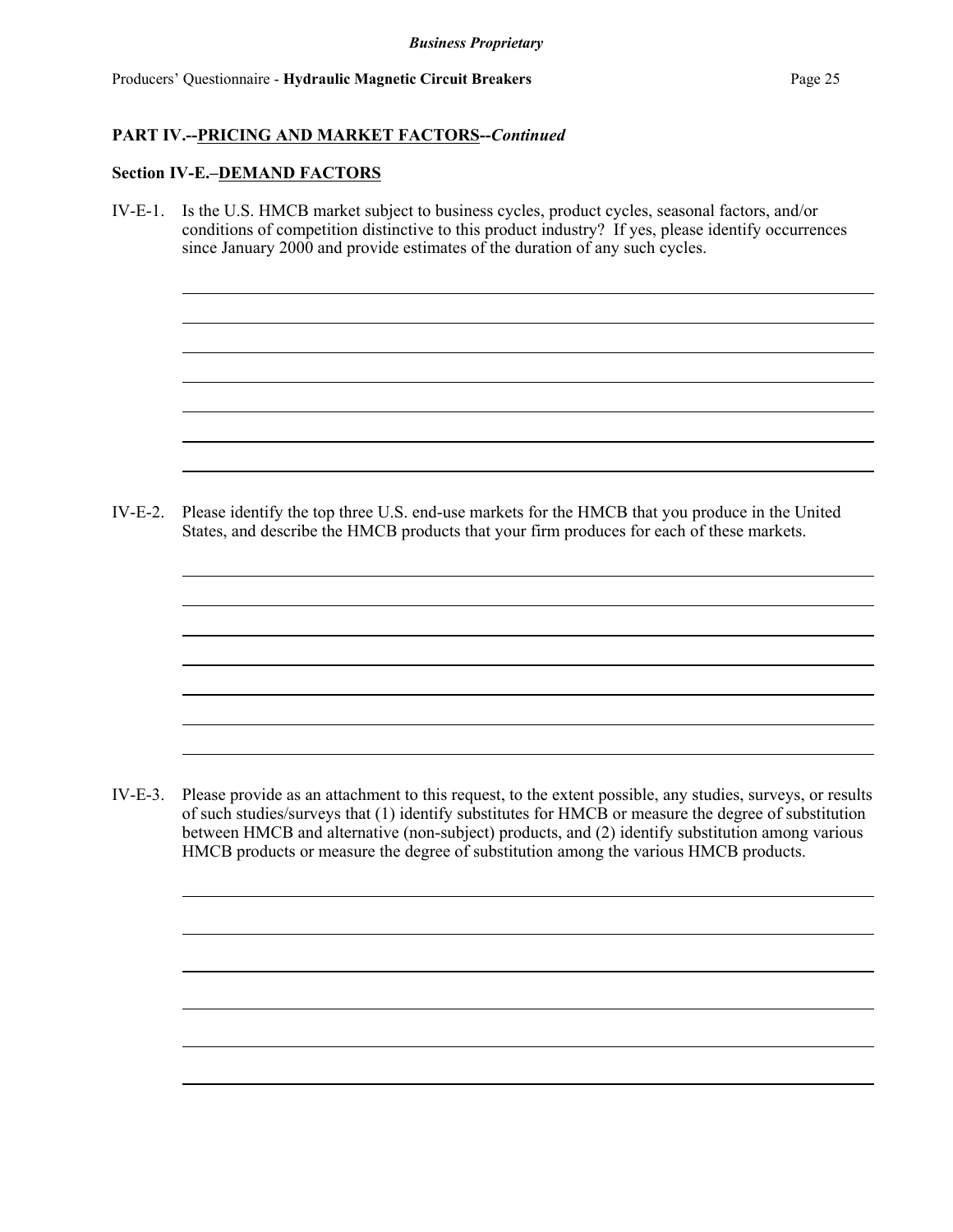### **Section IV-E.–DEMAND FACTORS--***Continued*

*Substitution in demand refers to products that can, based on market price considerations and consumer/user preferences/technical requirements, reasonably be expected to substitute for each other when the price of one product changes vis-a-vis the price of the other product–some consumers/users may require greater price changes than others before they switch among the alternative products.*

Discuss substitution in demand between HMCB and alternative (other types of) products (questions IV-E-4 through IV-E-6).

IV-E-4. What alternative products may substitute for HMCB in their end uses in the United States, and how frequently does any such substitution occur? For each such alternative product, also discuss the specific end use(s) where substitution with HMCB occur.

IV-E-5. Have there been any changes in the number or types of alternative products that can be substituted for HMCB in the United States since January 2000?

| $\Box$ No<br>$\Box$ Yes--Please explain. |
|------------------------------------------|
|------------------------------------------|

IV-E-6. Describe the approximate price sensitivity of the substitutions listed above as "strong," "moderate," or "weak." If possible, also indicate the minimum percentage change in the current price of HMCB, with substitute-product prices remaining constant, where U.S. purchasers would start to substitute the listed alternative products for HMCB. To the extent possible, respond for specific HMCB products and indicate the end uses.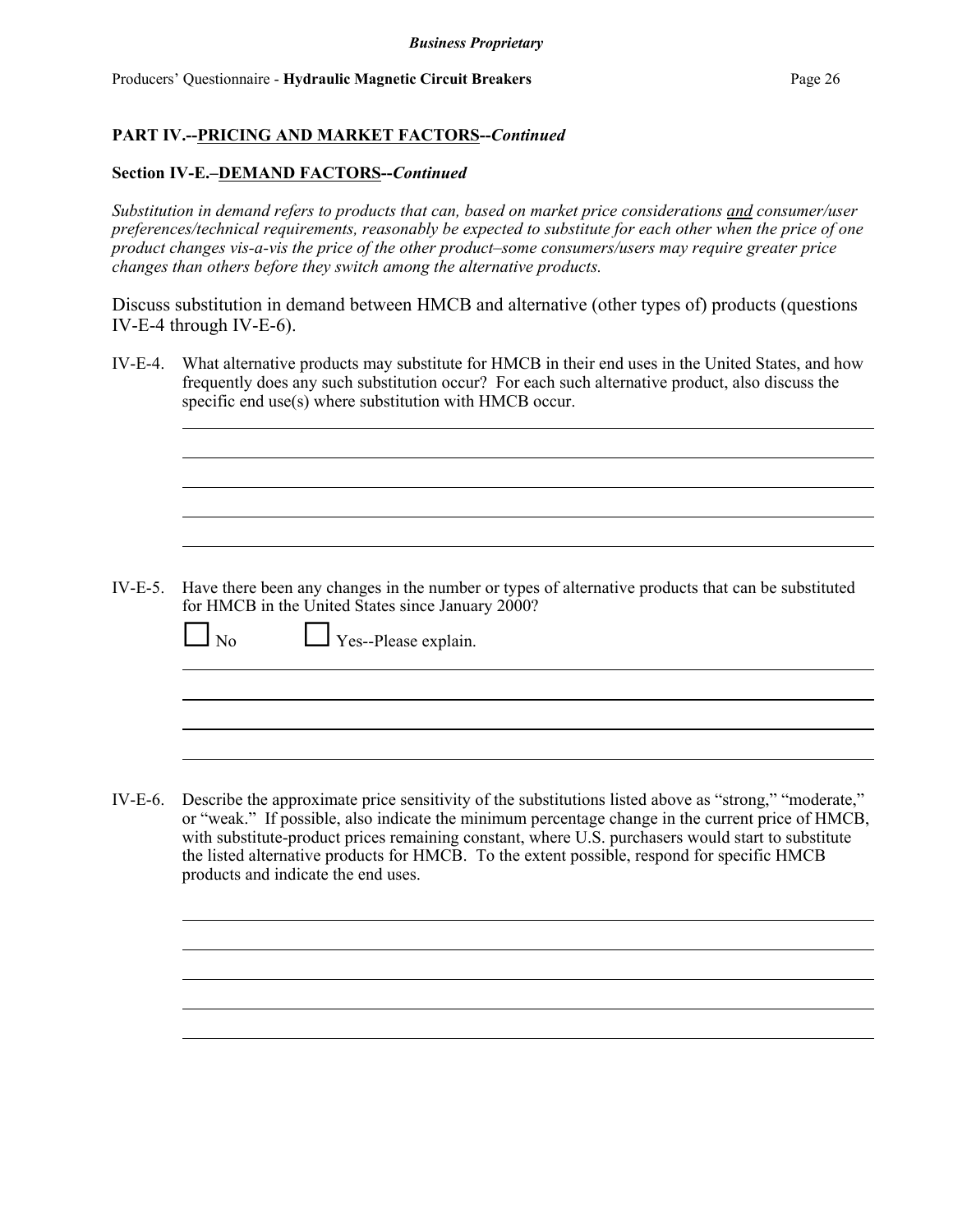#### **Section IV-E.–DEMAND FACTORS--***Continued*

Discuss substitution in demand among various HMCB products (questions IV-E-7 through IV-E-9).

IV-E-7. What HMCB products substitute for each other in the United States, and how frequently does any such substitution occur? For each such pair of products also discuss the specific end use(s) where such substitution may occur.

IV-E-8. Since January 2000, have there been any changes in HMCB products that can substitute for each other in the United States?

| $\Box$ No<br>$\Box$ Yes--Please explain. |
|------------------------------------------|
|------------------------------------------|

IV-E-9. Describe the approximate price sensitivity of the substitutions listed above as "strong," "moderate," or "weak." If possible, also indicate the minimum percentage change in the current price of one HMCB product versus a another HMCB product, where U.S. purchasers would start to substitute one product for another. Identify the specific HMCB products and their end uses in your discussion.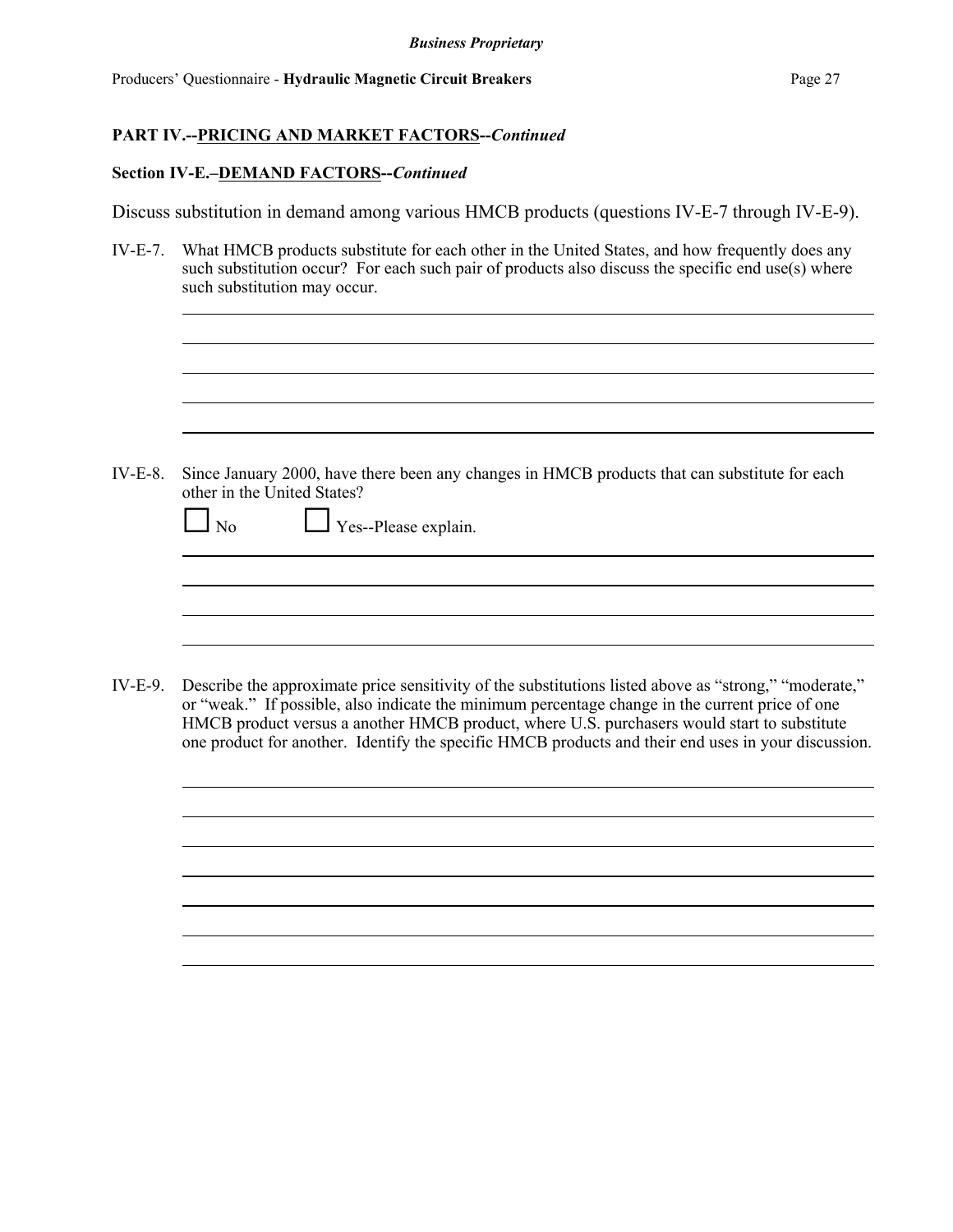#### **Section IV-E.–DEMAND FACTORS--***Continued*

IV-E-10. Are all HMCB products produced in the United States, imported from South Africa, and imported from other countries used interchangeably (i.e., can they physically be used in the same applications)? Please indicate below, using "A" to indicate that the products from a specified country-pair are *always* interchangeable, "F" to indicate that the products are *frequently* interchangeable,"S" to indicate that the products are *sometimes* interchangeable,"N" to indicate that the products are *never* interchangeable, and "0" to indicate *no familiarity* with products from a specified country-pair.<sup>1</sup>

| <b>Country-pair</b>                                                                                                                                                                                                                               | <b>United States</b> | <b>South Africa</b> | <b>Other</b> |  |  |  |  |
|---------------------------------------------------------------------------------------------------------------------------------------------------------------------------------------------------------------------------------------------------|----------------------|---------------------|--------------|--|--|--|--|
| <b>United States</b>                                                                                                                                                                                                                              |                      |                     |              |  |  |  |  |
| <b>South Africa</b>                                                                                                                                                                                                                               |                      |                     |              |  |  |  |  |
| <sup>1</sup> For any country-pair producing HMCB products which are sometimes or never used<br>interchangeably, please explain below the factors that limit or preclude interchangeable use. Also,<br>identify any "other" countries referred to. |                      |                     |              |  |  |  |  |
|                                                                                                                                                                                                                                                   |                      |                     |              |  |  |  |  |
|                                                                                                                                                                                                                                                   |                      |                     |              |  |  |  |  |
|                                                                                                                                                                                                                                                   |                      |                     |              |  |  |  |  |
|                                                                                                                                                                                                                                                   |                      |                     |              |  |  |  |  |
|                                                                                                                                                                                                                                                   |                      |                     |              |  |  |  |  |
|                                                                                                                                                                                                                                                   |                      |                     |              |  |  |  |  |
|                                                                                                                                                                                                                                                   |                      |                     |              |  |  |  |  |
|                                                                                                                                                                                                                                                   |                      |                     |              |  |  |  |  |
|                                                                                                                                                                                                                                                   |                      |                     |              |  |  |  |  |
|                                                                                                                                                                                                                                                   |                      |                     |              |  |  |  |  |
|                                                                                                                                                                                                                                                   |                      |                     |              |  |  |  |  |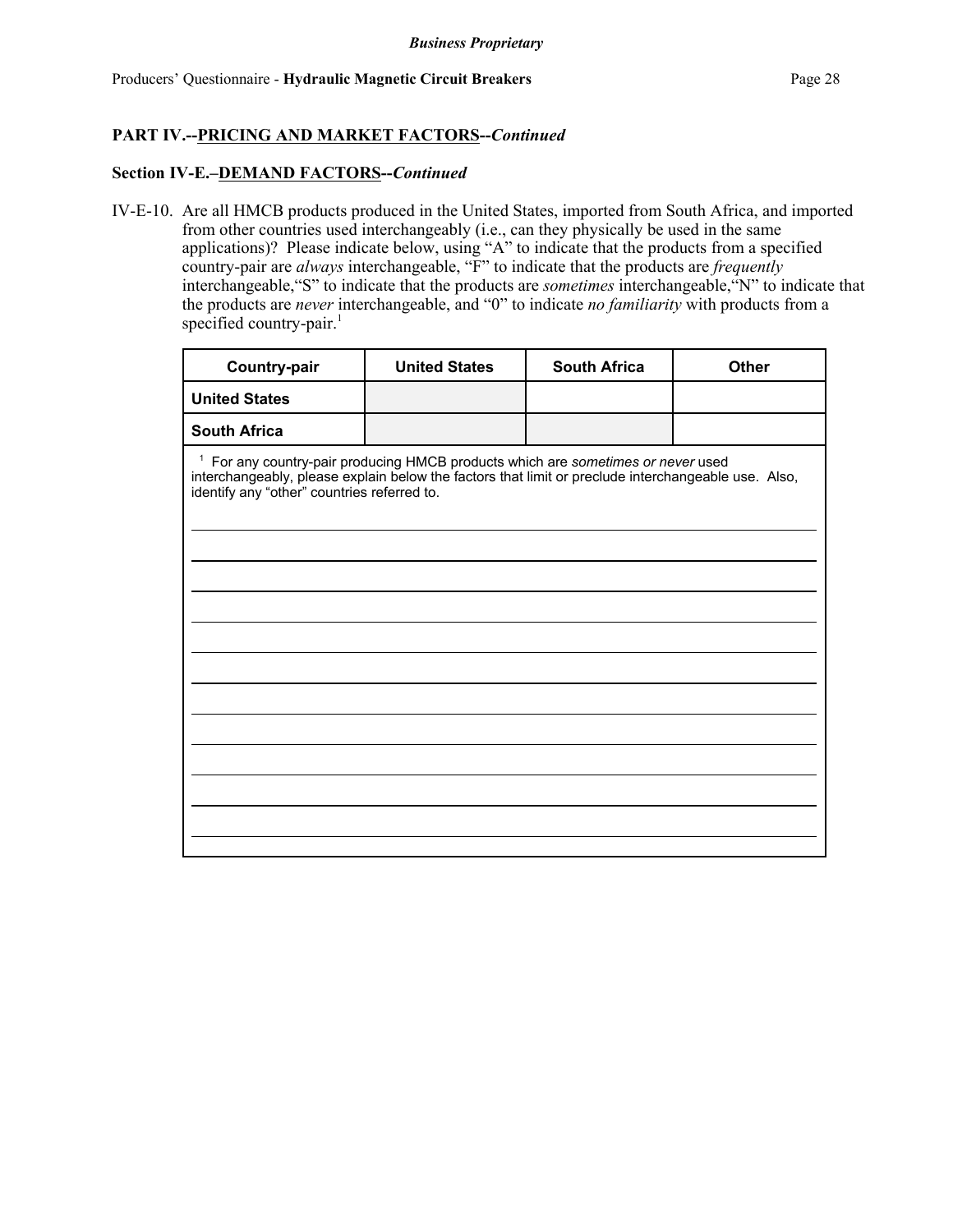#### **Section IV-E.–DEMAND FACTORS--***Continued*

IV-E-11. Are differences other than price (i.e., quality, availability, transportation network, product range, technical support, etc.) between comparable HMCB products produced in the United States, imported from South Africa, and imported from other countries a significant factor in your firm's sales of the U.S.-produced products? Please indicate below, using "A" to indicate that such differences are *always* significant, "F" to indicate that such differences are *frequently* significant,"S" to indicate that such differences are *sometimes* significant,"N" to indicate that such differences are *never* significant, and "0" to indicate *no familiarity* with products from a specified country-pair.<sup>1</sup>

| Country-pair                                                                                                                                                                                                                                                                                                                                | <b>United States</b> | <b>South Africa</b> | <b>Other</b> |  |  |  |  |
|---------------------------------------------------------------------------------------------------------------------------------------------------------------------------------------------------------------------------------------------------------------------------------------------------------------------------------------------|----------------------|---------------------|--------------|--|--|--|--|
| <b>United States</b>                                                                                                                                                                                                                                                                                                                        |                      |                     |              |  |  |  |  |
| <b>South Africa</b>                                                                                                                                                                                                                                                                                                                         |                      |                     |              |  |  |  |  |
| <sup>1</sup> For any country-pair for which factors other than price always or frequently are a significant factor<br>in your firm's sales of U.S.-produced HMCB, identify the country-pair, the HMCB product, and report<br>the advantages or disadvantages imparted by such factors. Also, identify any "other" countries<br>referred to. |                      |                     |              |  |  |  |  |
|                                                                                                                                                                                                                                                                                                                                             |                      |                     |              |  |  |  |  |
|                                                                                                                                                                                                                                                                                                                                             |                      |                     |              |  |  |  |  |
|                                                                                                                                                                                                                                                                                                                                             |                      |                     |              |  |  |  |  |
|                                                                                                                                                                                                                                                                                                                                             |                      |                     |              |  |  |  |  |
|                                                                                                                                                                                                                                                                                                                                             |                      |                     |              |  |  |  |  |
|                                                                                                                                                                                                                                                                                                                                             |                      |                     |              |  |  |  |  |
|                                                                                                                                                                                                                                                                                                                                             |                      |                     |              |  |  |  |  |
|                                                                                                                                                                                                                                                                                                                                             |                      |                     |              |  |  |  |  |
|                                                                                                                                                                                                                                                                                                                                             |                      |                     |              |  |  |  |  |
|                                                                                                                                                                                                                                                                                                                                             |                      |                     |              |  |  |  |  |
|                                                                                                                                                                                                                                                                                                                                             |                      |                     |              |  |  |  |  |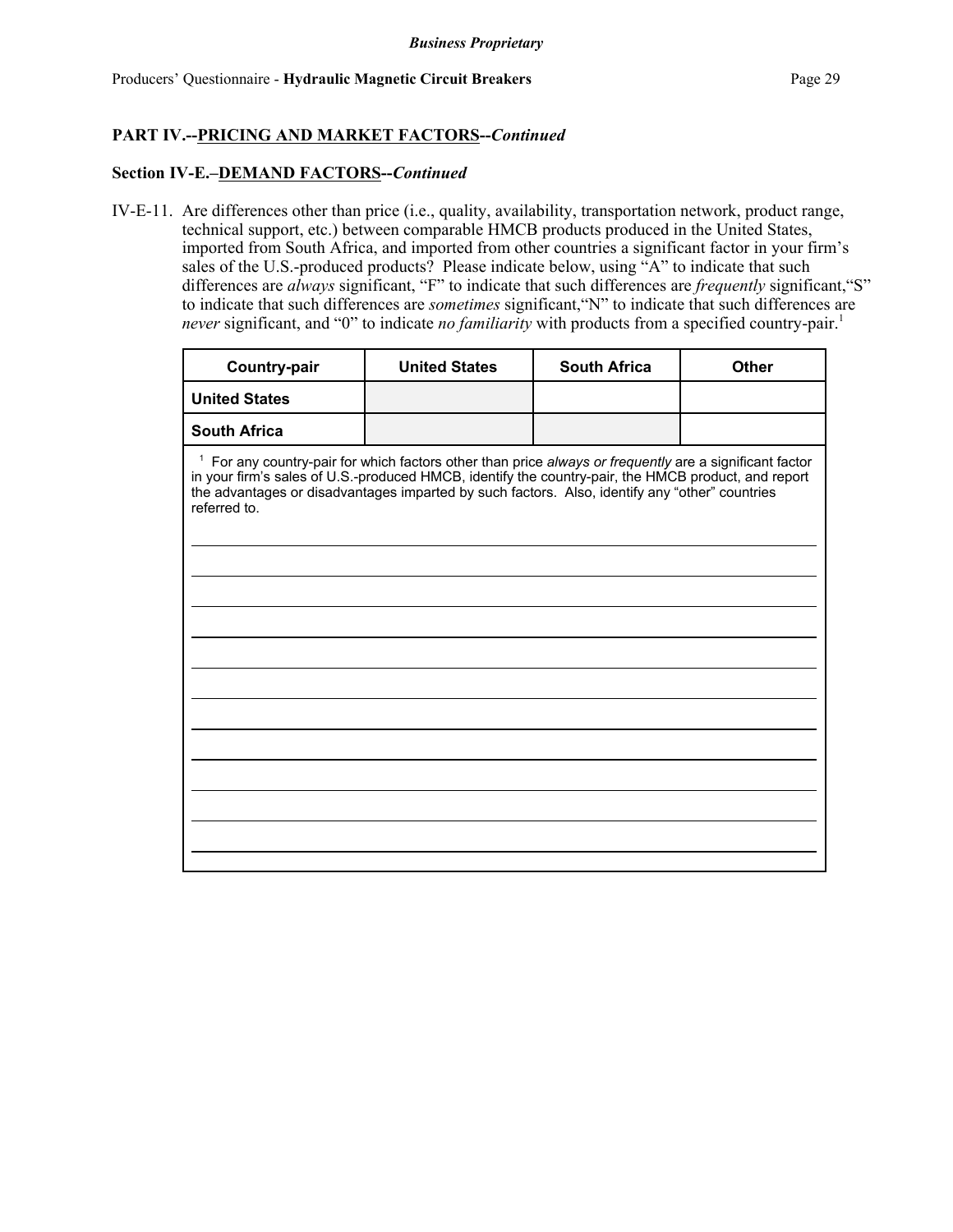### **Section IV-F.–CUSTOMER IDENTIFICATION**

Please provide the names and addresses of your firm's 10 largest U.S. customers for its domestically-produced HMCB. Please also provide the name and telephone number of a contact person and the share of the total value (in dollars net f.o.b. your U.S. selling location(s)) of your firm's total domestic sales of its U.S. produced HMCB that each of these customers accounted for in 2002.

| No.                     | Customer's name | Street address, state,<br>and zip code | <b>Contact person</b> | Area code<br>and<br>telephone<br>number | <b>Share</b><br>of 2002<br>sales<br>$(\%)$ |
|-------------------------|-----------------|----------------------------------------|-----------------------|-----------------------------------------|--------------------------------------------|
| $\mathbf 1$             |                 |                                        |                       |                                         |                                            |
| $\mathbf 2$             |                 |                                        |                       |                                         |                                            |
| $\mathbf{3}$            |                 |                                        |                       |                                         |                                            |
| $\overline{\mathbf{4}}$ |                 |                                        |                       |                                         |                                            |
| $\overline{\mathbf{5}}$ |                 |                                        |                       |                                         |                                            |
| $\bf 6$                 |                 |                                        |                       |                                         |                                            |
| $\overline{7}$          |                 |                                        |                       |                                         |                                            |
| 8                       |                 |                                        |                       |                                         |                                            |
| 9                       |                 |                                        |                       |                                         |                                            |
| 10                      |                 |                                        |                       |                                         |                                            |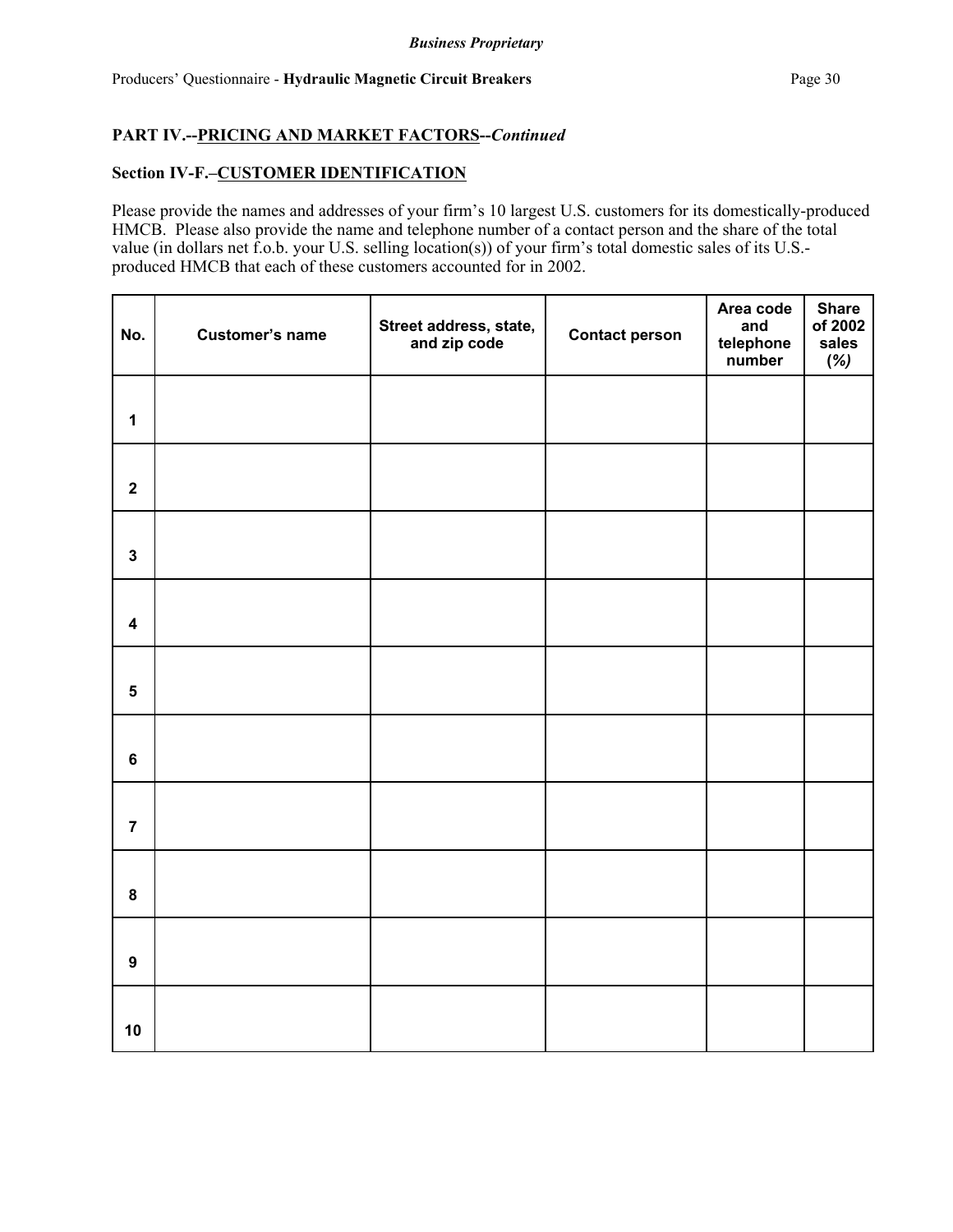## **PART IV.--PRICING AND RELATED INFORMATION--***Continued*

### **Section IV-G.--COMPETITION FROM IMPORTS--LOST REVENUES**

**THIS SECTION IS TO BE COMPLETED ONLY BY NON-PETITIONERS**. (Note: petitioners may provide allegations involving quotes made AFTER the filing of the petition.)

**Since January 1, 2000:** To avoid losing sales to competitors selling HMCB from South Africa, did your firm:

| Reduce prices                       | $\Box$ Yes        | $\vert$ $\vert$ No |
|-------------------------------------|-------------------|--------------------|
| Roll back announced price increases | $\sim$ $\Box$ Yes | $\Box$ No          |

If yes, please furnish as much of the following information as possible for each affected transaction. Document such allegations of lost revenues whenever possible (documentation could include copies of invoices, sales reports, or letters from customers). **Please note that the Commission may contact the firms named to verify the allegations reported**.

Customer name, contact person, phone and fax numbers Specific product(s) involved Date of your initial price quotation Quantity involved Your initial *rejected* price quotation (total net f.o.b. sales value) Your *accepted* price quotation (total net f.o.b. sales value) The country of origin of the competing imported product The competing price quotation of the imported product (total net f.o.b. sales value)

| Customer name,<br>contact person,<br>phone and fax<br>numbers | <b>Product</b> | <b>Date</b><br>οf<br>quote | Quantity<br>(no. of<br>HMCBs) | <b>Initial</b><br>rejected<br>U.S. price<br>(total value--<br>dollars) | <b>Accepted</b><br>U.S. price<br>(total<br>value--<br>dollars) | Country<br>of origin | <b>Competing</b><br>import price<br>(total value--<br>dollars) |
|---------------------------------------------------------------|----------------|----------------------------|-------------------------------|------------------------------------------------------------------------|----------------------------------------------------------------|----------------------|----------------------------------------------------------------|
|                                                               |                |                            |                               |                                                                        |                                                                |                      |                                                                |
|                                                               |                |                            |                               |                                                                        |                                                                |                      |                                                                |
|                                                               |                |                            |                               |                                                                        |                                                                |                      |                                                                |
|                                                               |                |                            |                               |                                                                        |                                                                |                      |                                                                |
|                                                               |                |                            |                               |                                                                        |                                                                |                      |                                                                |
|                                                               |                |                            |                               |                                                                        |                                                                |                      |                                                                |
|                                                               |                |                            |                               |                                                                        |                                                                |                      |                                                                |
|                                                               |                |                            |                               |                                                                        |                                                                |                      |                                                                |
|                                                               |                |                            |                               |                                                                        |                                                                |                      |                                                                |